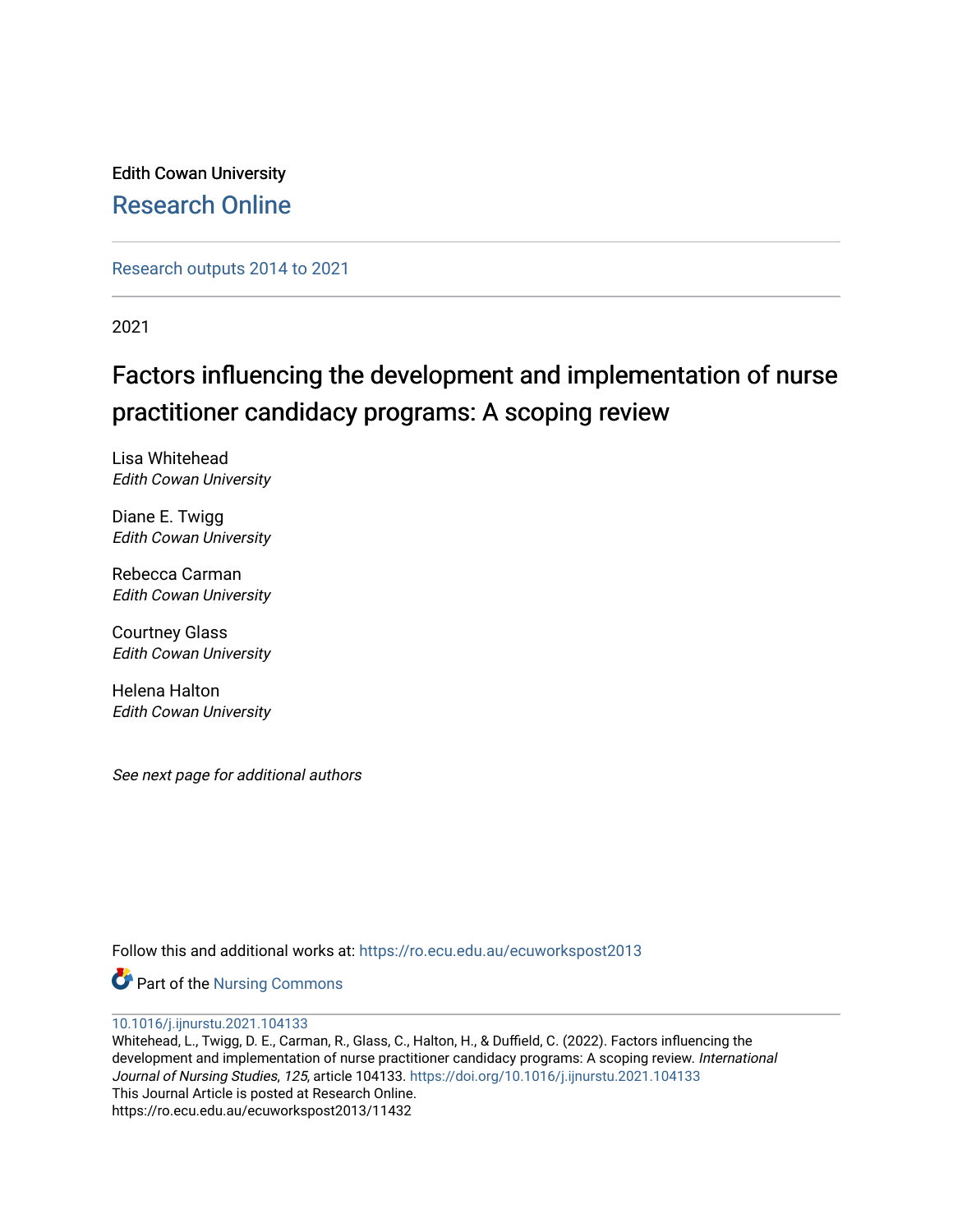## Authors

Lisa Whitehead, Diane E. Twigg, Rebecca Carman, Courtney Glass, Helena Halton, and Christine M. Duffield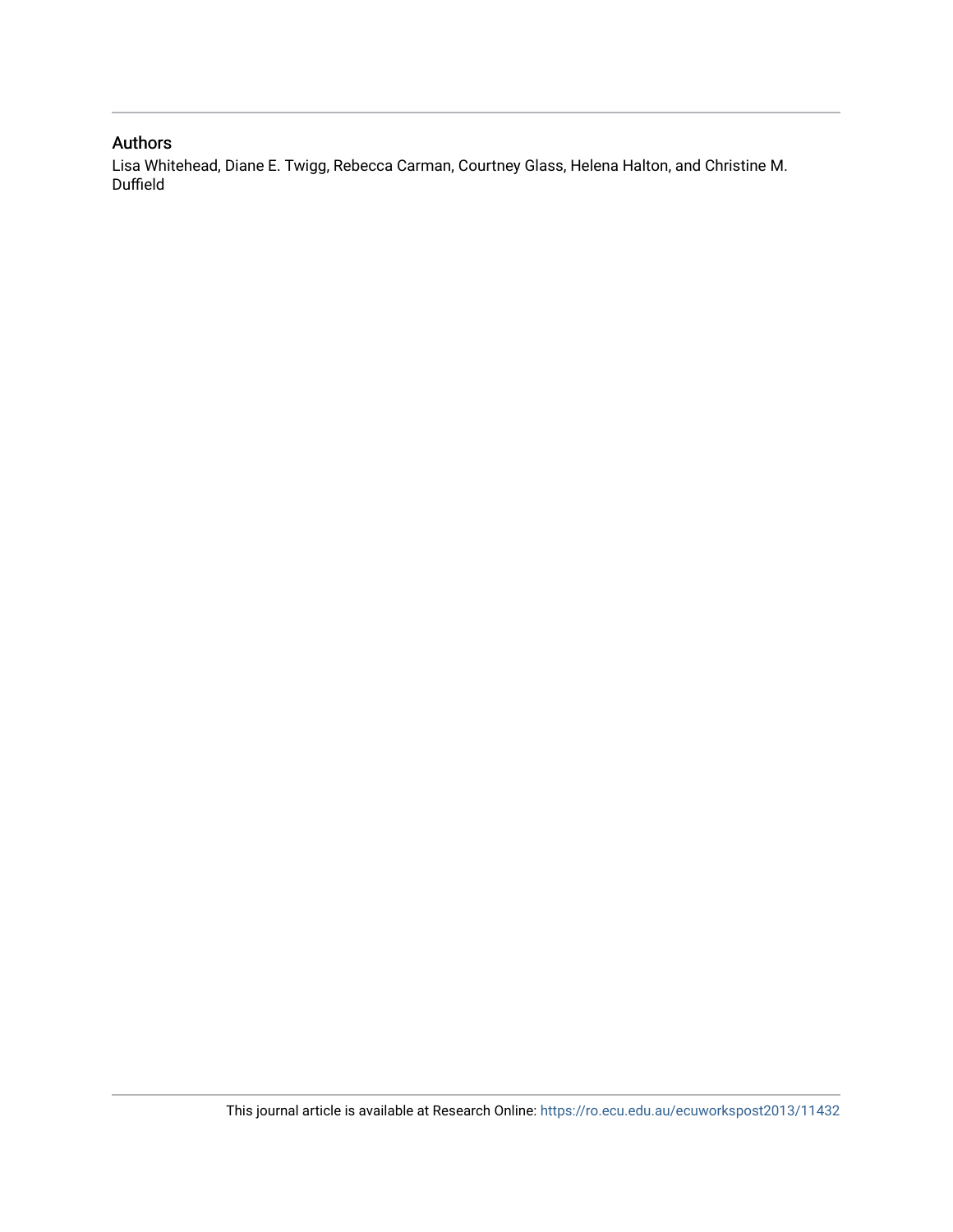Contents lists available at [ScienceDirect](http://www.ScienceDirect.com)







journal homepage: [www.elsevier.com/ijns](http://www.elsevier.com/ijns)

## Factors influencing the development and implementation of nurse practitioner candidacy programs: A scoping review



Lisa Whitehead<sup>∗</sup> , Diane E. Twigg, Rebecca Carman, Courtney Glass, Helena Halton, Christine Duffield

*School of Nursing and Midwifery, Edith Cowan University, 270 Joondalup Drive, Joondalup WA 6027, Australia*

#### a r t i c l e i n f o

A B S T R A C T

*Article history:* Received 17 June 2021 Received in revised form 29 October 2021 Accepted 1 November 2021

*Keywords:* Advanced practice nursing Nurse Nurse practitioner Scoping review

*Background:* To meet the growing needs of a diverse population, it is critical that healthcare service provision is underpinned by innovative, cost-effective, and sustainable services and solutions. The role of the nurse practitioner creates an opportunity to meet the increasing demands of complex care and enables greater access to high quality care. Understanding how best to support nurse practitioner candidates to develop into the nurse practitioner role will create greater opportunities to transform service delivery and improve healthcare outcomes.

*Aim:* To identify key factors that support and positively impact the implementation of nurse practitioner candidacy programs and candidate experiences.

*Methods:* A scoping review of research and grey literature was conducted using Joanna Briggs Institute methodology. For the research literature, eight electronic databases (Embase, Medline, CINAHL, Web of Science, Cochrane Library, Joanna Briggs Institute, PubMed and PsycINFO) were searched followed by a hand search of the reference lists of published systematic reviews and relevant topical papers. A review of national and international grey literature sources was completed.

*Findings:* Identification of a service gap, developing and promoting a clear role for the nurse practitioner candidate, integration into a multi-disciplinary team with strong mentorship/preceptorship support, continuing professional development, and evaluation of the program were identified as key factors in the research and grey literature.

*Conclusion:* A well-designed candidacy program can facilitate transition of the candidate into an autonomous, fully independent nurse practitioner. Recommendations to support the implementation of these roles into the clinical setting have been generated.

**Tweetable abstract**: Key to nurse practitioner candidate programs: Identification of a service gap, clear role, integration, mentorship, training and evaluation

© 2021 The Author(s). Published by Elsevier Ltd. This is an open access article under the CC BY-NC-ND license [\(http://creativecommons.org/licenses/by-nc-nd/4.0/\)](http://creativecommons.org/licenses/by-nc-nd/4.0/)

#### **What is already known**

- Nurse practitioner roles improve access to health care for marginalised and disadvantaged populations.
- While nurse practitioners are well established in some countries (USA & Canada), there are low numbers of nurse practitioners in countries such as Australia and New Zealand.
- Understanding how to develop and support nurse practitioner candidacy roles is critical to ensuring that nurse practitioner

roles are created to meet healthcare needs within services and organisations.

### **What this paper adds**

• Key factors in supporting the development of nurse practitioner roles are identification of a service gap, developing and promoting a clear role for the nurse practitioner candidate, integration into a multi-disciplinary team with strong mentorship/preceptorship support, continuing professional development, and evaluation of the program.

#### **1. Background**

The ability of a health care system to meet the evolving and often complex healthcare needs of a population is a critical fea-

<sup>∗</sup> Corresponding author at: School of Nursing and Midwifery, Edith Cowan University, 270 Joondalup Drive, Joondalup WA 6027, Australia.

*E-mail addresses:* [l.whitehead@ecu.edu.au](mailto:l.whitehead@ecu.edu.au) (L. Whitehead), [d.twigg@ecu.edu.au](mailto:d.twigg@ecu.edu.au) (D.E. Twigg), [r.carman@ecu.edu.au](mailto:r.carman@ecu.edu.au) (R. Carman), [c.glass@ecu.edu.au](mailto:c.glass@ecu.edu.au) (C. Glass), [h.halton@ecu.edu.au](mailto:h.halton@ecu.edu.au) (H. Halton), [c.duffield@ecu.edu.au](mailto:c.duffield@ecu.edu.au) (C. Duffield).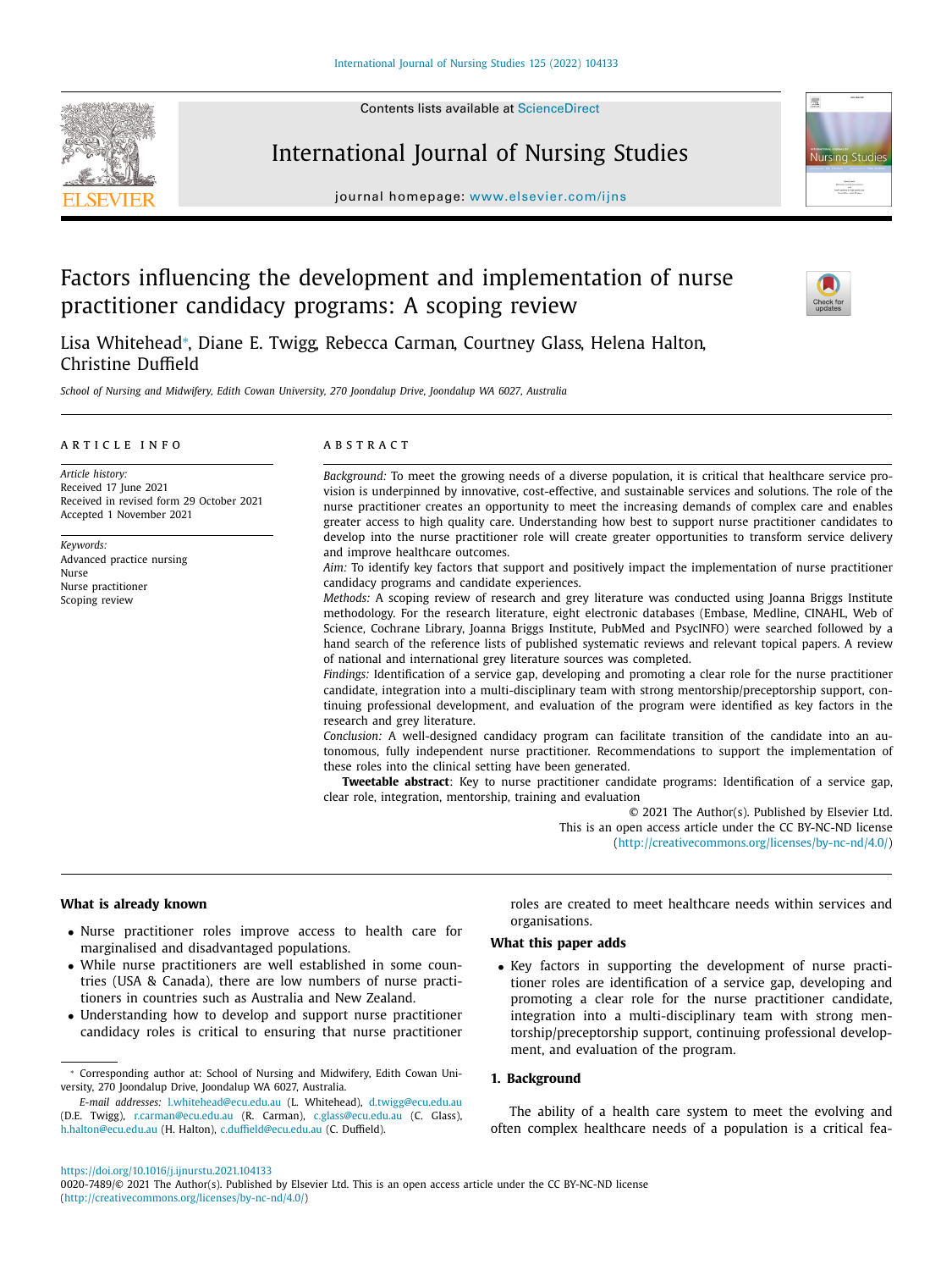ture. Activities which are innovative, cost-effective, and sustainable must underpin future planning to minimise the economic burden [\(Sustainable](#page-12-0) Health Review 2019). Ensuring that the needs of people who are marginalised and/or disadvantaged by geography, culture, or the social determinants of health, the aged, and those with mental health needs and multiple chronic diseases are addressed equitably, is vital (Australian College of Nursing (ACN). 2019). The role of nurse practitioners, a [well-established](#page-11-0) profession in some countries and emerging in others, creates an opportunity to meet increasing demands for, and access to, high quality care. Nurse practitioners provide cost-effective services through disease prevention and mitigation of disease progression, timely management of existing health issues, and provide a continuum of care [\(KPMG](#page-12-0) 2018; [Rheumatic](#page-12-0) Heart Disease Australia 2015; [Bahouth](#page-11-0) et al., 2013). Further to the clinical aspects of the role, high level leadership, effective management, critical thinking and decision-making skills, and involvement in research activities should also be developed (Kerr and [Macaskill,](#page-12-0) 2020; [Bryant,](#page-11-0) 2018; [Queensland](#page-12-0) Health 2018; NHS [Highland](#page-12-0) 2017).

Key to developing the role and impact of nurse practitioners is their ongoing training and development. A nurse practitioner candidate is described as a nurse employed in a designated position within the health sector working towards nurse practitioner endorsement. The duration of candidacy is variable and determined at a local level. Understanding how best to develop and support the nurse practitioner role is critical to ensuring that nurse practitioner roles are created to meet healthcare needs within communities and that candidates are supported to become autonomous nurse practitioners, working to the full extent of their scope of practice. Research into the development of nurse practitioner roles and the transition of registered nurses to nurse practitioners is limited. This review considered literature on candidacy models or newly graduated student (novice) programs for health professionals including nurse practitioners, junior medical staff, and podiatrists. These professions were deemed to have comparable programs to the novice nurse practitioner and nurse practitioner candidate roles. The research and grey literature were synthesised to better understand the key factors that support and impact candidacy programs and influence the experiences of candidates.

#### **2. Methods**

#### *2.1. Eligibility criteria*

#### *2.1.1. Study design*

Randomised controlled trials, experimental studies, observational, descriptive designs, qualitative research, and grey literature were considered for inclusion in this review.

#### *2.1.2. Types of studies*

Literature examining the elements of student candidacy models or newly graduated student programs for nurse practitioners and those professions deemed to have comparable transitional programs (junior medical staff, and podiatrists) were included. Topics covered within the programs could include, but were not limited to, mentoring, role description and expectations, role transition, candidate identification and attributes, implementation strategies, risks, benefits, and funding models. The models or programs could be based in any health setting, including acute hospitals and outpatient and/or community practice, inclusive of general practice. Studies were excluded if they were not published in English or had a primary focus on care models rather than discussions on overarching programs which included processes and outcomes.

#### *2.2. Search methods for inclusion of studies*

#### *2.2.1. Electronic searches*

An initial scoping review was performed to identify gaps within the literature. A search of Medline and Google Scholar served to identify additional keywords for the search strategy. Terms related to nurse practitioner, medical or podiatry professions ('nurse practitioner∗', 'nurse practitioner', 'JMO', 'junior medical officer<sup>\*</sup>', 'podiatri<sup>\*</sup>'); terms related to candidacy models ('candidac∗', 'candidate∗', 'advance∗ practice∗', 'framework∗', 'model∗'); and terms related to the elements within candidacy programmes ('mentor∗', 'role∗', 'role transition∗', 'candidat∗ identif∗', 'attribute∗', 'characteris∗', 'expectation∗', 'implement∗', 'strateg∗', 'risk∗', 'benefit∗', 'success∗', 'barrier∗', 'fund∗ model∗) were used to identify further key terms. We trialled the initial search strategy which included a search using terms related to advanced practice nursing. The first 1000 records returned were reviewed. No papers were found that related to nurse practitioners and were not already included in the search restricted to nurse practitioners." Once all terms were agreed upon by all authors, concepts were combined with Boolean operators 'AND' and 'OR'. (See Supplementary File 1 for the full search strategy).

A three-step search process was implemented. The initial studies were identified through a systematic search of eight electronic databases (Embase, Medline, CINAHL, Web of Science, Cochrane Library, Joanna Briggs Institute (JBI), PubMed and PsycINFO) in October 2020. A hand search was conducted from reference lists of published systematic reviews and relevant topical papers. A grey literature search strategy, was used to complement the research literature, and was framed by four key stages:

- *Stage 1* incorporated consultation with content experts to provide context regarding role implementation and utilisation within local tertiary hospitals and primary healthcare settings. Discussions with key personnel were used to inform and supplement the electronic database search of peer-reviewed, primary research.
- *Stage 2* involved contacting key state/territory allied health and national regulatory bodies to determine equivalent candidacy programs and formalise inclusion. The allied health review included the departments of physiotherapy, occupational therapy, social work, pharmacy, speech therapy, dietetics, and podiatry. Although, many of these professions incorporated variations of advanced practice (for example, physiotherapy and pharmacy), all allied health programs reviewed or discussed, except for podiatry, lacked formal recognition by the Australian Health Practitioner Regulation Authority (AHPRA). Confirmation of a candidacy program for advanced practice in podiatry which included prescribing medications was provided via the Podiatry Board of Australia and AHPRA, therefore, podiatrists were included in the formal database and grey literature search strategy.
- *Stage 3*: International regulatory bodies in countries with reciprocal registration agreements with Australia: New Zealand, Ireland, the United States of America, Canada, and Scotland were contacted; however following communication with these key organisations, it was determined that these regulatory bodies had not developed specific nurse practitioner candidacy frameworks. Variations of novice nurse practitioner and nurse practitioner frameworks were found embedded within specific health services.
- *Stage 4* involved a review of grey literature websites with focus placed on nurse practitioner candidacy and nurse practitioner frameworks; no timeframe parameters were used. Open-Grey, government reports and documents, open access theses, and an advanced google website search was undertaken.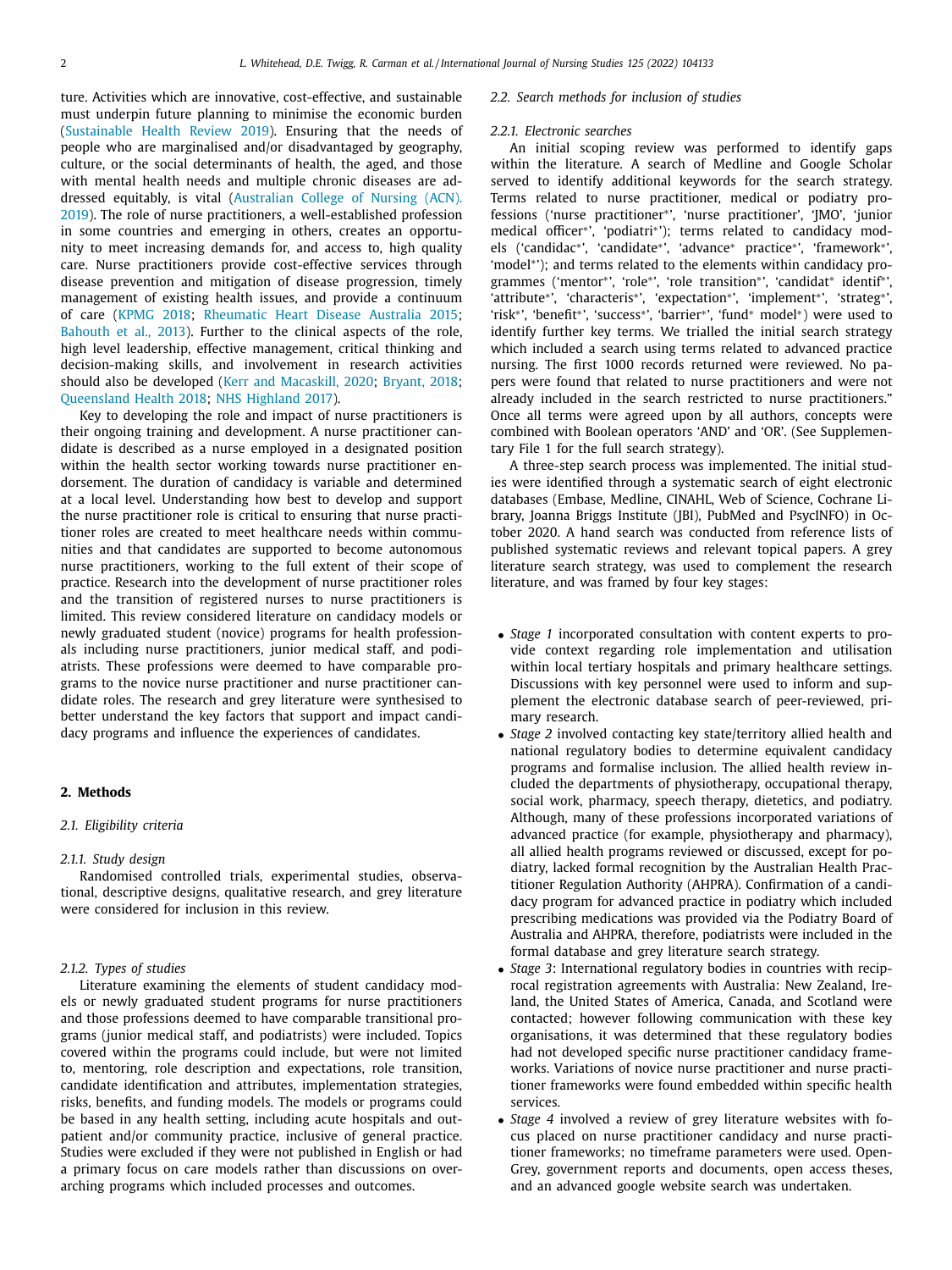All references were exported into Endnote X9 citation manager where duplicates were removed (Clarivate [Analytics](#page-11-0) 2019). Title screening was performed by two independent reviewers within Endnote X9 (Clarivate [Analytics](#page-11-0) 2019). Abstract screening was then completed independently by two reviewers in the online platform Rayyan [\(Mourad](#page-12-0) et al., 2016). Studies were deemed appropriate for a full-text analysis if the a priori eligibility criteria were addressed. Full text screening was undertaken by three independent reviewers.

#### *2.3. Data extraction*

Data were extracted from relevant studies utilising an adapted version of the JBI standardised data extraction tool by three independent research members (Joanna Briggs [Institute](#page-12-0) 2017). Data extracted included country, study design, sample size, sample demographics, setting, type of program (specific to profession), data collection methods, and details on the topics covered within programs or models.

#### *2.4. Data synthesis*

Data extracted from each study were narratively synthesised by three independent research members. Study characteristics of included literature are displayed in Supplementary File 2.

#### **3. Results**

A total of 55,165 references were retrieved. After duplicates were removed, a total of 34,980 references remained for title screening. Of these, 926 titles were accepted by both reviewers and abstracts were assessed, with 249 abstracts meeting the eligibility criteria. A further 190 items were excluded at full text review as not meeting the inclusion criteria. Reasons for exclusion included incorrect cohort ( $n = 76$ ), did not address inclusion criteria relating to candidacy programs ( $n = 97$ ), and lack of access to full text articles ( $n = 17$ ). A total of 22 peer-reviewed articles were included in the database review. Four research papers reported on the experience of being a nurse practitioner [\(Barton,](#page-11-0) 2006; Heitz et al., [2004;](#page-12-0) Padilla and [Kreider,](#page-12-0) 2020; [Steiner](#page-12-0) et al., 2008), twelve papers on the experience of being a novice nurse practitioner (Brown and [Olshansky,](#page-11-0) 1997; [Chang](#page-11-0) et al., 2006; [Faraz,](#page-11-0) 2017; [Faraz,](#page-11-0) 2019; [Jackson,](#page-12-0) 2020; Kelly and [Mathews,](#page-12-0) 2001; Maten-[Speksnijder](#page-12-0) et al., 2015; [Owens,](#page-12-0) 2018; Sargent and [Olmedo,](#page-12-0) 2013; [Sullivan-Bentz](#page-12-0) et al., 2010; [Thabault](#page-12-0) et al., 2015; Burgess et al., 2011), and six from a medical registrar [perspective](#page-11-0) (Caiola and Litaker, 2000; [Gordon](#page-11-0) et al., 2020; [Hartzell](#page-12-0) et al., 2009; [McGrath](#page-12-0) et al., 2017; [Mushin](#page-12-0) et al., 1993; [Owen](#page-12-0) et al., 2011). Thirty-seven pieces of grey literature met eligibility criteria and were included [\(KPMG](#page-12-0) 2018; [Rheumatic](#page-12-0) Heart Disease Australia 2015; [Bahouth](#page-11-0) et al., 2013; Kerr and [Macaskill,](#page-12-0) 2020; [Bryant,](#page-11-0) 2018; [Queensland](#page-12-0) Health 2018; NHS [Highland](#page-12-0) 2017; [Plath](#page-12-0) et al., 2019; Adams and [Carryer,](#page-11-0) 2019; Austin [Health](#page-11-0) 2020; [Government](#page-11-0) of South Australia 2010; Capital and Coast [District](#page-11-0) Health Board 2021; [Coward,](#page-11-0) 2013; [Southern](#page-12-0) District Health Board 2021; Rural Northwest Health 2016; [Faraz,](#page-11-0) 2015; Masso and [Thompson,](#page-12-0) 2014; The [University](#page-12-0) of Auckland 2019; [Morgan,](#page-12-0) 2006; Goudreau et al., 2011; Podiatry Board of [Australia](#page-12-0) 2020; [Watts](#page-12-0) et al., 1996; Cusson and [Viggiano,](#page-11-0) 2002; [Sloand](#page-12-0) et al., 1998; [Schwartz,](#page-12-0) 2019; [Contandriopoulos](#page-11-0) et al., 2015; [Wing,](#page-12-0) 1998; National Council for the Professional Development of Nursing and Midwifery 2007; [Bury,](#page-11-0) 2016; [Watson,](#page-12-0) 2008; De [Geest](#page-11-0) et al., 2008; Delaney et al., 2019; [Hayes,](#page-12-0) 1998; [Alencar](#page-11-0) et al., 2018; Camal [Sanchez,](#page-11-0) 2018; Martsolf and [Sochalski,](#page-12-0) 2019; [Painter](#page-12-0) et al., 2019). See [Fig.](#page-5-0) 1.

The findings and recommendations from the research and grey literature were complementary. The results are presented in three sections: factors which facilitate role development and transition, barriers to role development and transition, and evaluating the role. Results for nurse practitioner candidates, novice nurse practitioners, medical registrars and podiatrists are synthesised within these sections.

#### *3.1. Factors which facilitate role development and transition*

There were several factors identified in the review that contribute to role development and transition for both nurse practitioner candidates and nurse practitioner candidates. These include identity development, mentorship, support from colleagues, and opportunities for growth and development.

#### *3.1.1. Identity development*

amongst novice nurse practitioner, facilitators in the process of transitioning into the nurse practitioner role related to the key stages of role acquisition, role recognition, role inclusion, role contribution and role alliance. Novice nurse practitioners described the importance of clarifying the position requirement, understanding what was required of them in the role, what areas they needed to upskill in, and establishing a support system (Chang et al., 2006). Novice nurse practitioners described the [development](#page-11-0) of new types of relationships and models of working with colleagues as supporting their transition and identity development. They developed a clear picture of themselves as nurse practitioners, underpinned by a dynamic interrelationship between growth in competence gained through increase in knowledge and opportunities for repeated [experiences,](#page-11-0) and a growth in confidence (Brown and Olshansky, 1997). Growth in confidence was related to positive feedback from physicians [\(Maten-Speksnijder](#page-12-0) et al., 2015) and patients (Brown and [Olshansky,](#page-11-0) 1997; [Maten-Speksnijder](#page-12-0) et al., 2015) and engagement with patients and communities as key partners [\(Burgess](#page-11-0) et al., 2011).

Novice nurse practitioners felt closely connected to physicians who were often described as key personnel they interacted with about their new role [\(Owens,](#page-12-0) 2018). Being recognised as providing healthcare that differed to the care provided by an registered nurse by patients, nursing staff and other providers reinforced their perceptions of themselves operating as independent nurse practitioners [\(Owens,](#page-12-0) 2018). The development of mutual trust with medical staff was described as vital in helping the novice nurse practitioner transition to an autonomous nurse practitioner role (Chang et al., 2006). Novice nurse [practitioners](#page-11-0) described their interactions with nurses as "improved" when the nurse practitioner model of practice was better understood [\(Chang](#page-11-0) et al., 2006). The utilisation of the nurse practitioner role by other professions underpinned a sense of role inclusion [\(Burgess](#page-11-0) et al., 2011). Promotion and marketing were suggested to ensure that clarity of role and a heightened sense of awareness of nurse practitioner candidate positions were achieved [\(Plath](#page-12-0) et al., 2019). This is reported to lessen role ambiguity while also providing a clear vision and an understanding by all team members [\(KPMG](#page-12-0) 2018).

The stages of role contribution and alliance developed over time, and as nurse practitioners became more confident in their capacity and role within the team. Nurse practitioners increasingly partnered with researchers and evaluators to develop systems to track client care, assess outcomes and value add (Burgess et al., 2011). Nurse [practitioners](#page-11-0) developed and affirmed their capabilities within the larger system through an understanding of where their practice fitted within the system (Brown and [Olshansky,](#page-11-0) 1997). As nurse practitioners transitioned in their role they became involved in the politics of employment, some engaging in local and state nurse practitioner activities (Brown and [Olshansky,](#page-11-0) 1997). Nurse practitioners engaged with policy leads and external lead-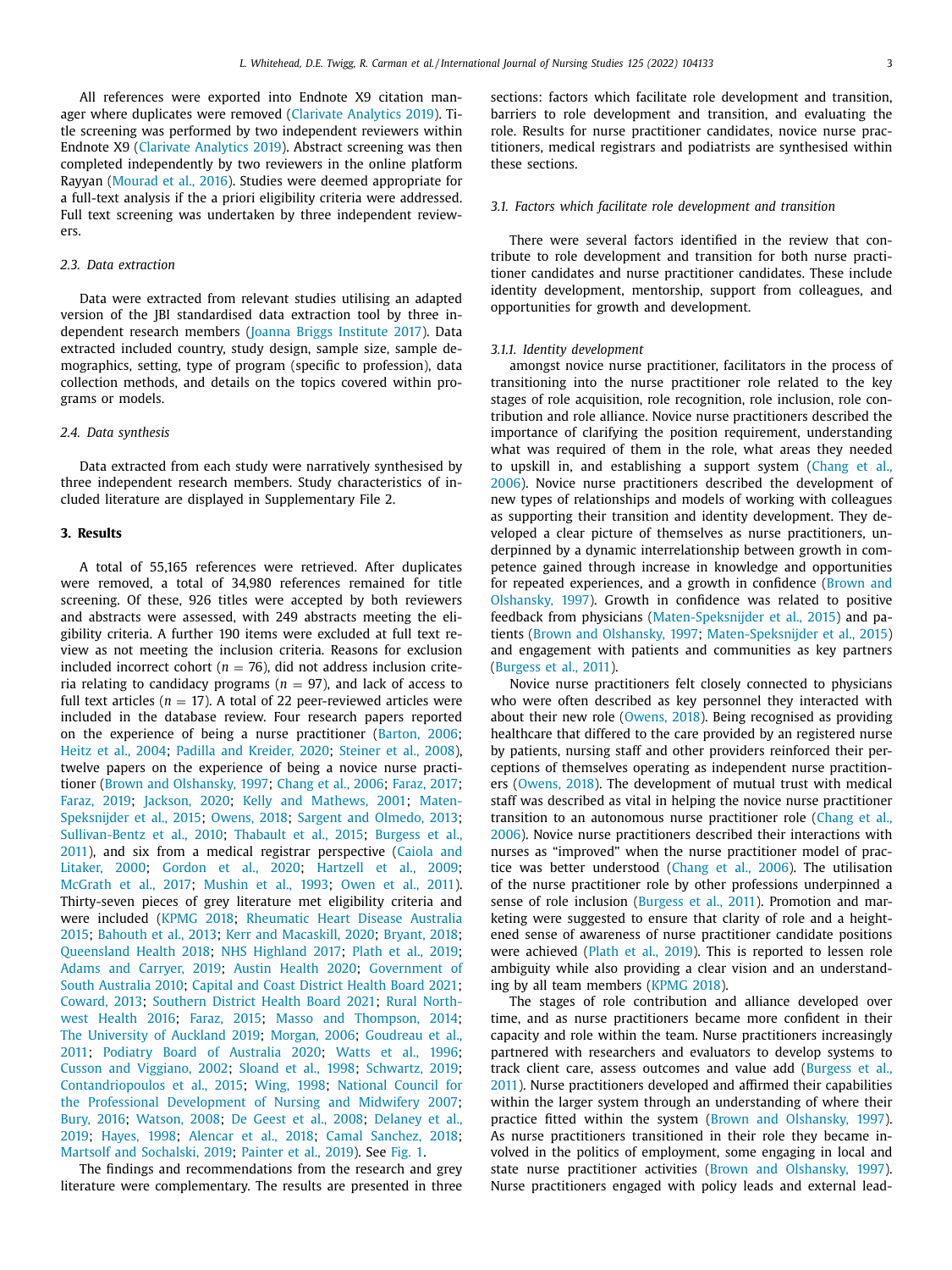<span id="page-5-0"></span>

**Fig. 1.** Prisma flow diagram.

ers to contribute to local practice innovations through representation in health programs and strategic planning (Burgess et al., 2011). amongst nurse practitioner candidates, [maintaining](#page-11-0) a positive attitude was important to facilitate role identity and confidence [\(Heitz](#page-12-0) et al., 2004). Nurse practitioner candidates described the value of internal reinforcement through optimistic self-talk, for example reminding themselves that feeling challenged is part of the growth process [\(Heitz](#page-12-0) et al., 2004). Nurse practitioner candidates also described the importance of recognising that they were transitioning from a registered nurse to an nurse practitioner role and that they needed to "let go" of their registered nurse role [\(Heitz](#page-12-0) et al., 2004).

#### *3.1.2. Mentorship*

The development and implementation of mentoring and preceptorship within programs involving nurse practitioner candidates and novice nurse practitioner, medical and podiatry health professionals were considered to be critical to success (Kerr and [Macaskill,](#page-12-0) 2020; [Bryant,](#page-11-0) 2018; Adams and [Carryer,](#page-11-0) 2019; [Wing,](#page-12-0) 1998; [Alencar](#page-11-0) et al., 2018). Support received by mentors was associated with enhanced job satisfaction and retention [\(Faraz,](#page-11-0) 2015), provided emotional and social support to build confidence and assisted with overall acceptance of the nurse practitioner candidate or novice nurse practitioner role within a service (Kerr and [Macaskill,](#page-12-0) 2020; [Faraz,](#page-11-0) 2015). Mentorship amongst nurse practitioner candidates was described as important in role devel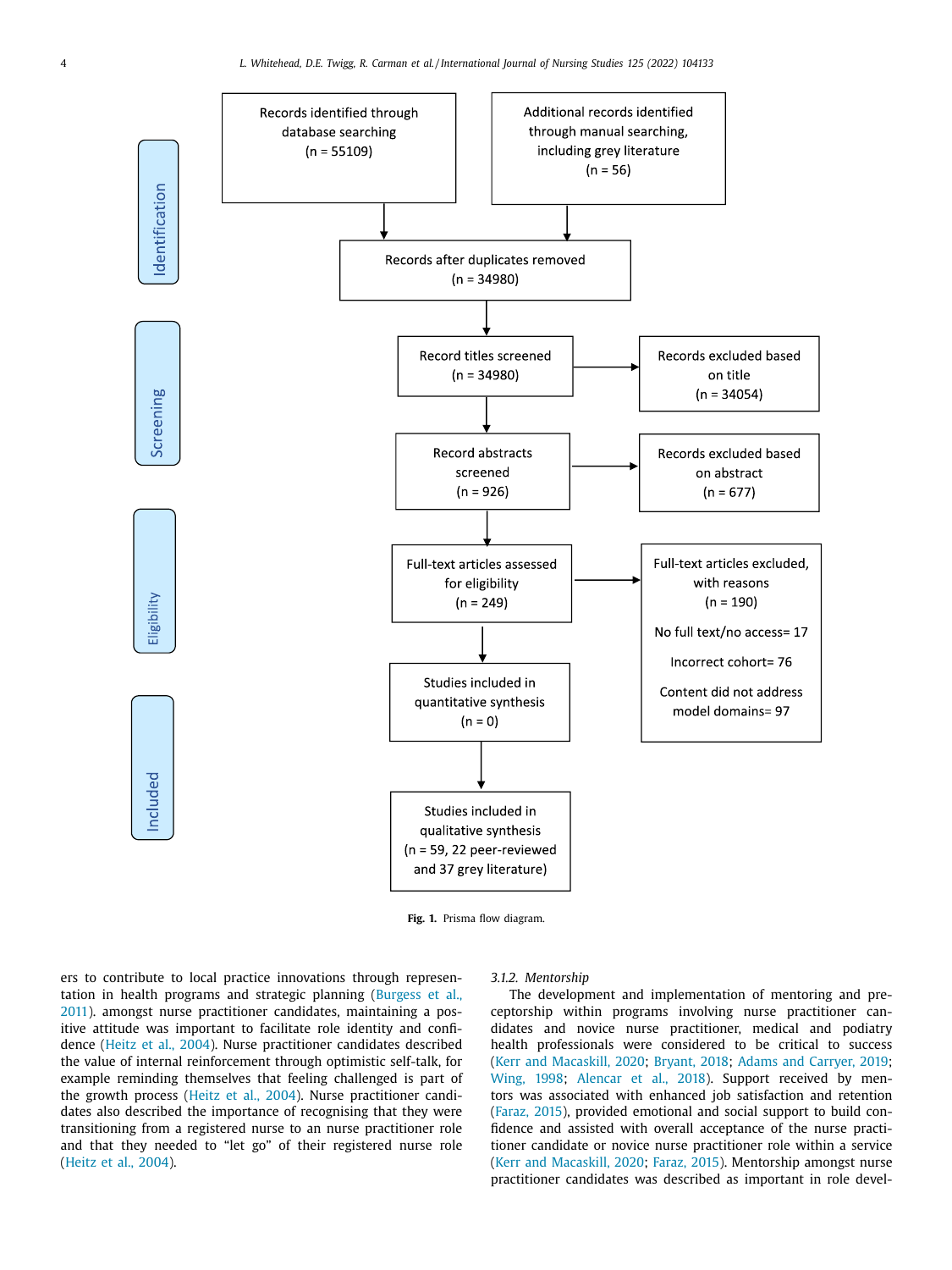opment [\(Barton,](#page-11-0) 2006; [Steiner](#page-12-0) et al., 2008), in building skills and confidence through setting daily goals (Padilla and [Kreider,](#page-12-0) 2020), and through guidance and role modelling [\(Heitz](#page-12-0) et al., 2004). Key to the relationships with mentors/preceptors was regular contact. Mentors provided support during role transition [\(Owens,](#page-12-0) 2018), significant moral and spiritual support, and the opportunity for consultation and guidance on clinical problems and were highly valued [\(Chang](#page-11-0) et al., 2006; [Thabault](#page-12-0) et al., 2015). The availability of a mentor was also identified as important or very important by the majority ( $n = 93, 85\%$ ) of general medical interns when choosing a fellowship program (Caiola and [Litaker,](#page-11-0) 2000).

During the early stages of nurse practitioner candidacy, or employment post-graduation, the student or novice nurse practitioner was described as transitioning from a more theory-based role. Previous learnings were well established and behaviours familiar. During the transition period an acute paradigm shift often occurred; the application of critical thinking and active participation in direct patient care was now an expectation [\(Wing,](#page-12-0) 1998). During the initial stages, nurse practitioners described experiencing frustration, isolation, insecurity, and a lack of confidence in their decision-making abilities (Cusson and [Viggiano,](#page-11-0) 2002). Having a pre-determined mechanism of support in place was described as an important factor (Kerr and [Macaskill,](#page-12-0) 2020).

Novice nurse practitioners called for more structured support and for nurse practitioner qualified mentors/preceptors to support clinic sessions (Sargent and [Olmedo,](#page-12-0) 2013). Mentors and preceptors who had received additional training and support reported valuing the content and tools provided to them to support novice nurse practitioners. Learning the phases and functions of mentorship was reported to increase their perceived readiness to mentor novice nurse practitioners [\(Jackson,](#page-12-0) 2020). [Sullivan-Bentz](#page-12-0) et al. (2010) noted that employers described as "experienced" in the support of novice nurse practitioners were more likely to arrange mentoring support for novice nurse practitioners. Of interest, Faraz [\(2017\)](#page-11-0) highlighted the importance of achieving a balance between support from mentor/preceptors and nurse practitioners being given autonomy to develop and extend their scope of practice of nurse practitioners who were given autonomy expressed satisfaction but also acknowledged the need for additional support with more complex patients [\(Faraz,](#page-11-0) 2019).

The selection of an appropriate mentor to support novice nurse practitioners was highlighted as an integral feature of program success [\(Rheumatic](#page-12-0) Heart Disease Australia 2015; [Government](#page-11-0) of South Australia 2010). This was influenced by several factors; sufficient time to provide mentorship; the degree of expertise they possess within a clinical area, and the level of coaching skills required as the nurse practitioner develops (Alencar et al., 2018). In one podiatry program, a formal mentoring [arrangement](#page-11-0) was entered into via a signed agreement between the podiatrist and the authorised mentor (Podiatry Board of [Australia](#page-12-0) 2020). Consideration was given to whether the mentor met the professional credentialing required to achieve approval from a regulatory body (AHPRA) (Podiatry Board of [Australia](#page-12-0) 2020). An effective mentor/preceptor is described as having a clear understanding of the nurse practitioner candidate or novice nurse practitioner role, awareness of the candidate's course outline, the strengths and weaknesses within the setting which could impact progress, and an awareness of what skills could be achieved during placement [\(Bahouth](#page-11-0) et al., 2013; [Sloand](#page-12-0) et al., 1998).

Mentoring has been described as a long-term relationship (Cusson and [Viggiano,](#page-11-0) 2002; [Hayes,](#page-12-0) 1998), however, in contrast, Camal [Sanchez](#page-11-0) (2018) described the preceptor role as being limited to placement location and therefore somewhat short-term. Having insufficient time to formalise a relationship impacted the socialisation of the nurse practitioner candidate and whilst no definitive time frames were provided in the literature, adequate time to build a [relationship](#page-12-0) was an important factor (Hayes, 1998).

Physicians play a critical part in mentoring, frequently functioning as the primary mentor for novice nurse [practitioners.](#page-11-0) (Barton, 2006; [Steiner](#page-12-0) et al., 2008; Rural [Northwest](#page-12-0) Health 2016; Faraz, 2015; Masso and [Thompson,](#page-11-0) 2014; Cusson and [Viggiano,](#page-11-0) 2002) Working with physicians was seen to facilitate a greater acceptance of the nurse practitioner role and enhance the overall contribution and impact achieved during a placement (Masso and Thompson, 2014). [Recommendations](#page-12-0) regarding mentor selection, however, were not limited to physicians and in some circumstances, more than one mentor may be required [\(Government](#page-11-0) of South Australia 2010). For novice nurse practitioners, a combination of physicians and nurse practitioners often held the role of mentor/preceptor; a mix of professions to support the transition phase was valued [\(Chang](#page-11-0) et al., 2006; [Faraz,](#page-11-0) 2017; [Faraz,](#page-11-0) 2019; [Jackson,](#page-12-0) 2020; Kelly and [Mathews,](#page-12-0) 2001; [Owens,](#page-12-0) 2018; Sargent and [Olmedo,](#page-12-0) 2013; [Sullivan-Bentz](#page-12-0) et al., 2010; [Thabault](#page-12-0) et al., 2015). Alternative options for mentor selection were suggested such as an academic nurse practitioner (Capital and Coast [District](#page-11-0) Health Board 2021; The [University](#page-12-0) of Auckland 2019), social workers, pharmacists, the chaplain (Camal [Sanchez,](#page-11-0) 2018), clinical multidisciplinary team members [\(Rheumatic](#page-12-0) Heart Disease Australia 2015), the unit nurse manager [\(Coward,](#page-11-0) 2013; [Wing,](#page-12-0) 1998), project support officers [\(Coward,](#page-11-0) 2013) and community-based cultural mentors in rural and remote settings [\(Morgan,](#page-12-0) 2006). Two documents described the use of external mentoring companies to provide additional support in settings where a lack of suitable personnel were available (Capital and Coast [District](#page-11-0) Health Board 2021; Delaney et al., 2019). The [mentorship](#page-11-0) provided by the Director of Nursing within a setting or site was highlighted in relation to role and position support, leadership, and assistance with the preparation of documents required for nurse practitioner endorsement (For example, the nurse practitioner candidate portfolio and panel review [preparation\)](#page-11-0) (Adams and [Carryer,](#page-11-0) 2019; Capital and Coast District Health Board 2021; [Coward,](#page-11-0) 2013; [Southern](#page-12-0) District Health Board 2021). One study reported that contact with a Director of Nursing should occur every three months (Capital and Coast District Health Board 2021), while another [advocated](#page-11-0) once every six months throughout a program and also two months prior to program completion [\(Coward,](#page-11-0) 2013).

The mentor/preceptor role was associated with a broad range of roles as the nurse practitioner candidate developed into an advanced and autonomous practitioner [\(Austin](#page-11-0) Health 2020). These included providing best-practice education, bolstering management skills, providing advocacy, and promoting clinical leadership (Austin [Health](#page-11-0) 2020) while facilitating the completion of the nurse practitioner portfolio, required for endorsement at program completion (Adams and [Carryer,](#page-11-0) 2019; Southern District Health Board 2021; The [University](#page-12-0) of Auckland 2019 [Assistance](#page-12-0) with this portfolio of evidence via the mentor was also described in the Australian podiatry program which provided podiatrists with prescribing authority when endorsement was achieved (Podiatry Board of Australia 2020). [Sloand](#page-12-0) et al. (1998) [recommended](#page-12-0) that the preceptor orientates the novice nurse practitioner to the key staff operating within a setting or location including discussing the specific roles that each staff member performs to minimise ambiguity and role overlap. In one New Zealand report, mentors served to assist the nurse practitioner candidate with mock panel assessments and the registration processes required by the Nursing Council (The University of Auckland 2019). On a [professional](#page-12-0) level, mentors provided personal and emotional support, and routinely offered career guidance (Queensland. Department of Health, 2018) (Queensland Health 2018). [Contandriopoulos](#page-12-0) et al. (2015) emphasised the importance of didactic learning strategies and advised that regular discussions on patient case studies, scenario building and clinical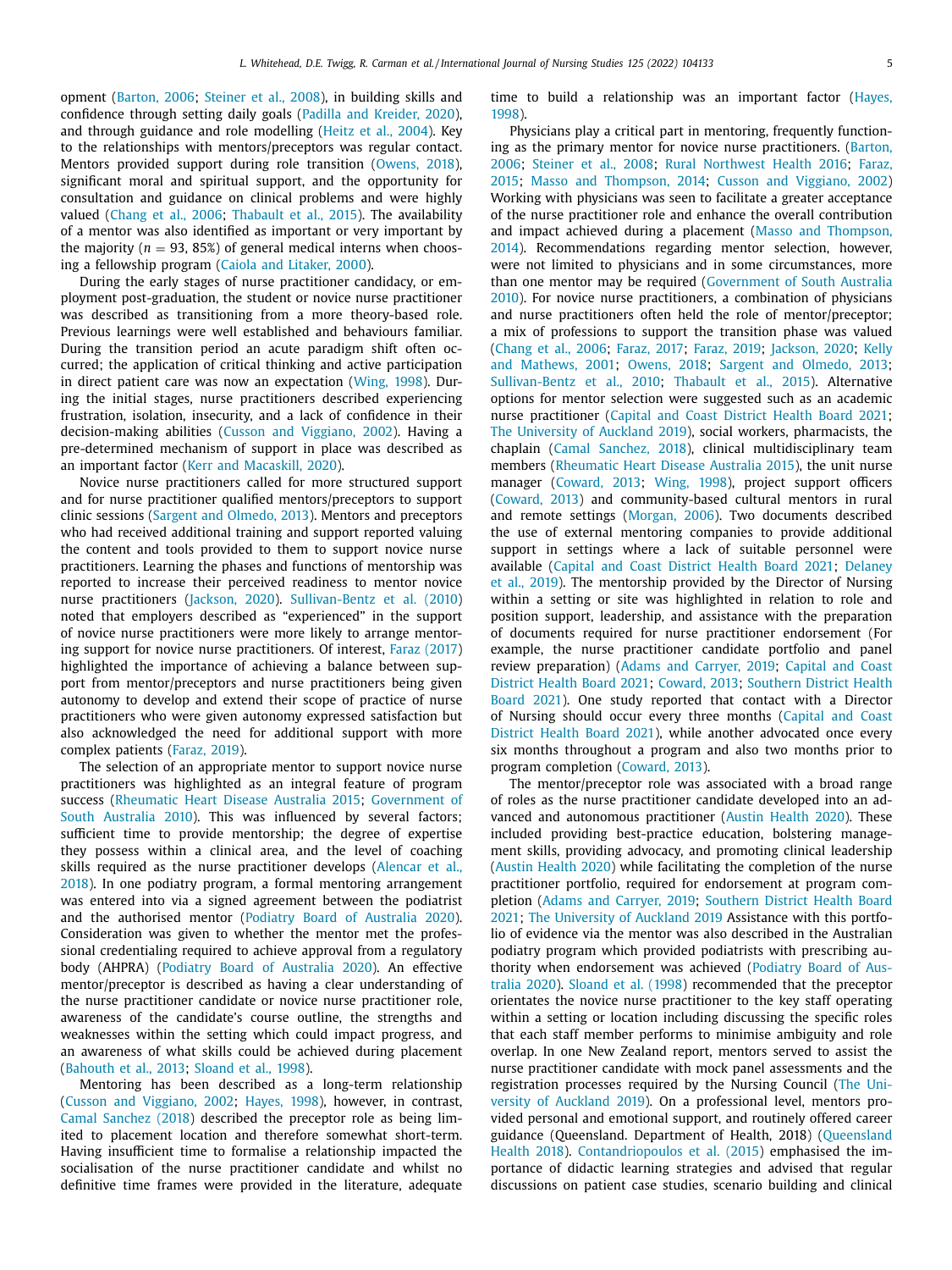and organisational issues that were being experienced by the nurse practitioner candidate (or in preparation for) should be included during mentor contact.

Although the original model for mentoring and preceptorship was reliant on in-kind support [\(Delaney](#page-11-0) et al., 2019), alternative options were also identified. These included financial compensation in exchange for [mentorship](#page-11-0) [\(Sloand](#page-12-0) et al., 1998; Delaney et al., 2019). One example described funding sourced from the student nurse practitioners faculty or institution and distributed to the mentor/preceptor to secure their services (approximately \$2000 USD) [\(Delaney](#page-11-0) et al., 2019). However, in articles where additional monetary payments were described, there was potential for conflict to arise as a result of variation in compensation from those who do not receive payment [\(Delaney](#page-11-0) et al., 2019). Furthermore, if payments are made to secure the mentoring/precepting services, there is risk that students may request specific persons and/or working schedules; individual contracts for payments may also need to be drawn up [\(Delaney](#page-11-0) et al., 2019). Alternative arrangements for non-monetary payment included income tax credits, employment of the nurse practitioner candidate in the practicum location following placement completion, educational credits, letters of recognition, access to additional setting facilities (such as the library services and associated resourcing), and access to site conferences [\(Sloand](#page-12-0) et al., 1998).

#### *3.1.3. Support from colleagues*

In addition to mentorship/preceptorship, general support from colleagues and others is integral to the success of the nurse practitioner role. New nurse practitioners described the importance of support from colleagues, especially the medical director, collaborating physicians and fellow nurse practitioners [\(Faraz,](#page-11-0) 2019). Nurse practitioners also described developing their own networks of support with other nurse practitioners and meeting on a semistructured or informal basis to provide each other with educational support and offer professional sharing (Kelly and [Mathews,](#page-12-0) 2001).

[Burgess](#page-11-0) et al. (2011) reported that novice nurse practitioners felt able to work to their full scope of practice when they were able to partner with managers and leaders. When novice nurse practitioners felt supported to work to their full scope of practice they felt autonomous, respected, trusted and valued [\(Owens,](#page-12-0) 2018) and a sense of autonomy was linked to a lower intention to leave [\(Faraz,](#page-11-0) 2017). For interns, the value of a culture of support within the workplace that facilitated being able to ask colleagues for help was linked to [psychological](#page-11-0) safety in the workplace (Gordon et al., 2020). Amongst nurse practitioner candidates, support and guidance from academic staff, in addition to the support of co-workers and family were described as important [\(Heitz](#page-12-0) et al., 2004).

The transition of the nurse practitioner candidate or novice nurse practitioner can be enhanced by several key health professionals. The site nurse manager and the physician were seen as critical to successful transitioning [\(Watts](#page-12-0) et al., 1996; [Wing,](#page-12-0) 1998). Where nurse managers were involved in nurse practitioner meetings or site communications, the nurse practitioner role and associated scope of practice were better understood by multidisciplinary team members [\(Contandriopoulos](#page-11-0) et al., 2015), nurse managers were critical in creating a supportive environment for nurse practitioner to practice in (Masso and [Thompson,](#page-12-0) 2014), and in assisting with the transition of the student nurse practitioner from theorybased to advanced clinical practice [\(Wing,](#page-12-0) 1998). Watts et al. (1996) described the nurse manager as being [instrumental](#page-12-0) in the embedment of the nurse practitioner into a setting as they were able to act as change agents [\(Contandriopoulos](#page-11-0) et al., 2015). Plath et al. [\(2019\)](#page-12-0) advised that the nurse manager provided support to the nurse practitioners by participating in stakeholders' committees or in working parties which served to promote the nurse practitioner role across the site.

The identification of a nurse practitioner leader was highlighted as being important in supporting role implementation and nurse practitioner candidate progression and [development](#page-11-0) (Bahouth et al., 2013; Capital and Coast [District](#page-11-0) Health Board 2021). Championing of the nurse practitioner role and ensuring that a full expansion of skill set was recognised was identified as being pivotal in avoiding [underutilisation](#page-11-0) (Adams and [Carryer,](#page-11-0) 2019). Adams and Carryer (2019) described the nurse practitioner leader as playing a critical role in supporting the transition pathway from registered nurse to nurse practitioner, securing educational pathways via non-clinical contact (to enhance management and leadership skills and participate in research activities), and acquiring funding for ongoing positions. The nurse practitioner leader also served to ensure that a broad scope of practice was maintained whilst acting as a conduit to enhance inter-professional collaborations amongst staff within a setting (Adams and [Carryer,](#page-11-0) 2019). Moreover, they championed the nurse practitioner role, enhanced nurse practitioner socialisation and the subsequent acceptance of the new staff member during [placement](#page-11-0) [\(Bahouth](#page-11-0) et al., 2013; Adams and Carryer, 2019; Capital and Coast [District](#page-11-0) Health Board 2021).

Acceptance of the nurse practitioner role by site administrators and executives was identified as being a critical feature of nurse practitioner role implementation [\(Bahouth](#page-11-0) et al., 2013). To assist with this process, the nurse practitioner leader can facilitate enhanced rapport between executive personnel and nurse practitioner candidates, and create heightened understanding of the nurse practitioner role and promote [acceptability](#page-11-0) (Bahouth et al., 2013). The nurse practitioner leader was also identified as being able to simplify recruitment processes, increase awareness of the nurse practitioner contributions within an area, identify suitable potential mentors [\(Government](#page-11-0) of South Australia 2010) and facilitate credentialing of the nurse practitioner candidate [\(Bahouth](#page-11-0) et al., 2013).

Socialising of the nurse practitioner candidate or novice nurse practitioner was reported as facilitating an acceptance amongst the clinical team. Kerr and [Macaskill](#page-12-0) (2020) described this as a form of networking to positively influence communications whilst also enhancing collegial support. Socialisation of the nurse practitioner candidate may be undertaken by the mentor, the nurse practitioner leader, the preceptor, the physician, the medical champion (of nurse practitioners), or the steering committee who work to progress the nurse practitioner role within a setting (Kerr and [Macaskill,](#page-12-0) 2020; [Goudreau](#page-11-0) et al., 2011; Sloand et al., 1998; [Wing,](#page-12-0) 1998; [Hayes,](#page-12-0) 1998; [Alencar](#page-11-0) et al., 2018; Camal [Sanchez,](#page-11-0) 2018).

To enhance acceptance, the identification of a health service need was described as a significant feature in the successful introduction and integration of nurse practitioner services in Canada (Masso and [Thompson,](#page-12-0) 2014). This finding was also supported in a United Kingdom nurse practitioner candidate framework (National Council for the Professional [Development](#page-12-0) of Nursing and Midwifery 2007) and a paper [\(Bahouth](#page-11-0) et al., 2013) that recommended the use of strengths, weaknesses, opportunities and threats analysis to structure the approach. Acceptance of the nurse practitioner role by medical staff were described as critical to effective transitioning of the nurse practitioner candidate/novice nurse practitioner (Masso and [Thompson,](#page-12-0) 2014). This was typically supported by physicians when a gap in service had been identified and accepted by the medical staff [\(Plath](#page-12-0) et al., 2019).

Faraz [\(2015\)](#page-11-0) described the perceived competency of the nurse practitioner candidate/novice nurse practitioner and nurse practitioner by the collaborating physician, as heavily impacting nurse practitioner role transition, in terms of acceptance. To bolster the medical and nurse practitioner relationship, a number of activities were identified; these were designed to increase communications and included weekly journal club meetings with medical staff,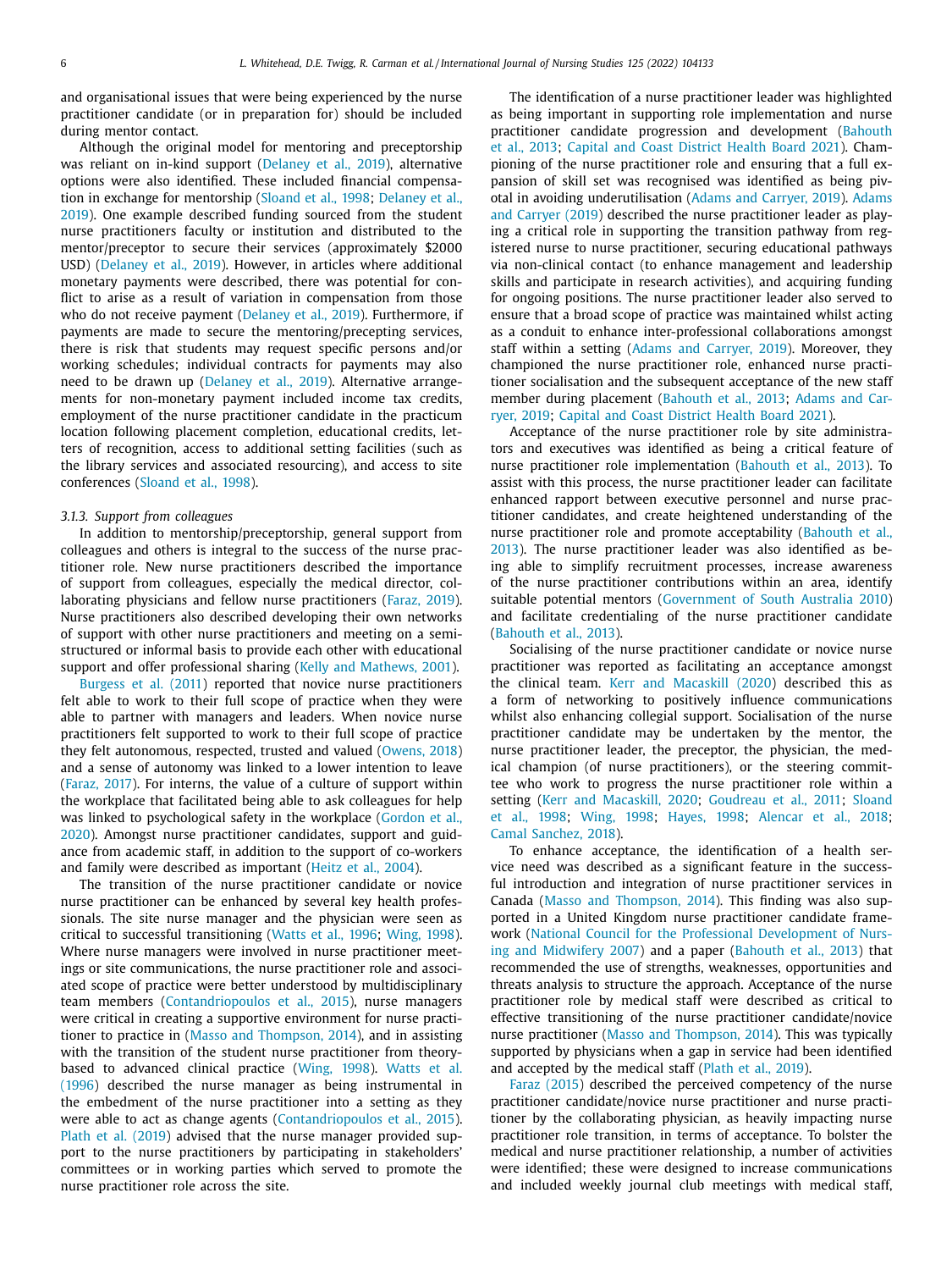participation in grand rounds and formal presentations, regular patient case review, and attendance at morbidity or mortality meetings (Camal [Sanchez,](#page-11-0) 2018).

#### *3.1.4. Opportunities for professional growth and development*

Opportunities for professional growth and development were important to newly graduated nurse practitioners. They enjoyed opportunities to learn within environments that supported collegiality and where asking questions and teaching others was promoted [\(Faraz,](#page-11-0) 2019). Novice nurse practitioners expressed a need to learn new skills, increase their knowledge and expand roles that they saw as critical in successfully transitioning their professional identity into the role of nurse practitioner [\(Owens,](#page-12-0) 2018). Ongoing learning was described as vital to providing safe patient care [\(Owens,](#page-12-0) 2018). Activities that supported effective communication, understanding organisational strategies, and an enhanced understanding of the organisation as a system, enabled nurse practitioners to determine how to implement change more effectively [\(Thabault](#page-12-0) et al., 2015). Novice nurse practitioners also valued discussion forums to talk about complex cases and to support ethical decision-making (Sargent and [Olmedo,](#page-12-0) 2013). For nurse practitioner candidates inclusion in academic activities, case studies and laboratories were seen as important to support transition [\(Heitz](#page-12-0) et al., 2004).

Opportunities for professional growth and development were also valued by medical interns. In selecting a fellowship program, interns rated protected time for research or teaching as important or very important (81%), as well as support more generally for research activities (79%) [\(Gordon](#page-11-0) et al., 2020). Opportunities for growth through attending consultant meetings and being included in emails were described as supporting the participants to engage in the workplace context [\(Gordon](#page-11-0) et al., 2020). Where educational opportunities were not readily available, trainees described creating their own by seeking opportunities such as attending meetings [\(Gordon](#page-11-0) et al., 2020). [Hartzell](#page-12-0) et al. (2009) employed an adult learning theory approach with residents to identify their learning goals and support needs. Residents developed a journal club and were encouraged to identify topics; faculty members and sub-speciality staff were invited to attend sessions as needed [\(Hartzell](#page-12-0) et al., 2009). The outcomes included residents' appreciation for how senior staff approach and use literature and the opportunity for residents to meet a broad range of staff; while the attendance of general internal medicine fellows ensured that an expert was available to teach critical appraisal skills and biostatistics [\(Hartzell](#page-12-0) et al., 2009).

A comprehensive orientation program at the start of the residency program was described as important for new resident doctors [\(McGrath](#page-12-0) et al., 2017), The orientation program included getting to know each other, familiarising interns with hospital and department policies, becoming acquainted with additional staff working within the department, administrative tasks and chores, promotion of a positive working environment, team building, teaching new skills and new knowledge [\(McGrath](#page-12-0) et al., 2017). Residents described the importance of having time for an orientation curriculum for bonding and socialisation [\(McGrath](#page-12-0) et al., 2017). They valued dedicated time to be introduced to their care delivery system and [expectations](#page-12-0) of the program (McGrath et al., 2017).

A resident assistance program that included time management, interactions with nurses, discussion of ethical issues, issues surrounding the difficult patient, the difficult family, management of medical mistakes and interaction with senior staff was reported as supporting residents to successfully anticipate difficult situations they may encounter and provided them with insight and effective strategies to deal with certain [situations](#page-12-0) (Mushin et al., 1993).

#### *3.2. Barriers to role development and transition*

Several barriers to role development and transition were also identified in the literature. These included role ambiguity and professional identity, lack of support, and workload expectations. Transitioning of the nurse practitioner candidate or novice nurse practitioner to an autonomous role was frequently described as challenging [\(Morgan,](#page-12-0) 2006; [Goudreau](#page-11-0) et al., 2011; [Contandriopoulos](#page-11-0) et al., 2015; Martsolf and [Sochalski,](#page-12-0) 2019). Kerr and [Macaskill](#page-12-0) (2020) described this period as being non-linear and non-directional. One article discussed Hamric and Taylor's role development model (Cusson and [Viggiano,](#page-11-0) 2002) which was described via four key stages: Orientation to the environment; frustration where the student nurse practitioner considered returning to their previous role; transitioning where the novice nurse practitioner starts to become familiar with activities of the new role, changes their perspectives and develops the practice and skills required for successful transitioning; and finally, proficiency where full skill set has been achieved.

#### *3.2.1. Role ambiguity and professional identity*

[Barton](#page-11-0) (2006) identified the issue of role ambiguity amongst nurse practitioner candidates, which was related to the underdevelopment of the career framework for nurse practitioners. Those nurse practitioners who were 'first in role' described entering an organisation as "difficult" because no prior framework existed [\(Faraz,](#page-11-0) 2019), the parameters of the nurse practitioner role was obscure (Kelly and [Mathews,](#page-12-0) 2001), with no clear job description [\(Maten-Speksnijder](#page-12-0) et al., 2015; [Sullivan-Bentz](#page-12-0) et al., 2010), and nurse practitioner protocols had not been developed (Kelly and Mathews, 2001; [Maten-Speksnijder](#page-12-0) et al., 2015). Some nurse practitioners described searching for practice protocols from other hospitals and developing nurse practitioner protocols while already working in the role [\(Maten-Speksnijder](#page-12-0) et al., 2015). Employers often did not understand the nurse practitioner scope of practice [\(Faraz,](#page-11-0) 2019; [Sullivan-Bentz](#page-12-0) et al., 2010) and there was a lack of onboarding coupled with inadequate orientation [\(Faraz,](#page-11-0) 2019). Resourcing the infrastructure needs of the role was also apparent where funding had been made available to hire nurse practitioners but infrastructure to support them had not been put in place and formal evaluation processes had not been developed (Sullivan-Bentz et al., 2010). Some novice nurse [practitioners](#page-12-0) described a lack of recognition of their role from nursing, medical and administration staff [\(Chang](#page-11-0) et al., 2006; Kelly and [Mathews,](#page-12-0) 2001), including colleagues who thought that nurse practitioners were exceeding their authority by taking on physicians' duties (Chang et al., 2006). Nurse [practitioners](#page-11-0) attributed this to staff who were unfa-miliar with the nurse practitioner role [\(Chang](#page-11-0) et al., 2006).

The issue of role ambiguity was not limited to the organisation. Novice nurse practitioners described needing to determine what their role and scope of practice as independent nurse practitioner was. Nurse practitioner described lacking a clear understanding of their scope and associated responsibilities and often found it difficult to articulate their own job description to others (Chang et al., 2006). Nurse [practitioner](#page-11-0) also found it hard to define the "nursing" part of their role [\(Maten-Speksnijder](#page-12-0) et al., 2015) and at times experienced a loss of identity because they were neither a physician or a nurse and therefore needed to establish their own identity and role as a nurse practitioner (Kelly and [Mathews,](#page-12-0) 2001). They described a constant struggle to hold on to "who they were" and "what they did" (Kelly and [Mathews,](#page-12-0) 2001). One nurse practitioner described "I feel like I'm faking it" and struggled with the dissonance between external expectations where they functioned as a competent nurse practitioner, and their internal sense of feeling like an imposter and pretending to be a nurse practitioner in their new role (Brown and [Olshansky,](#page-11-0) 1997). The need to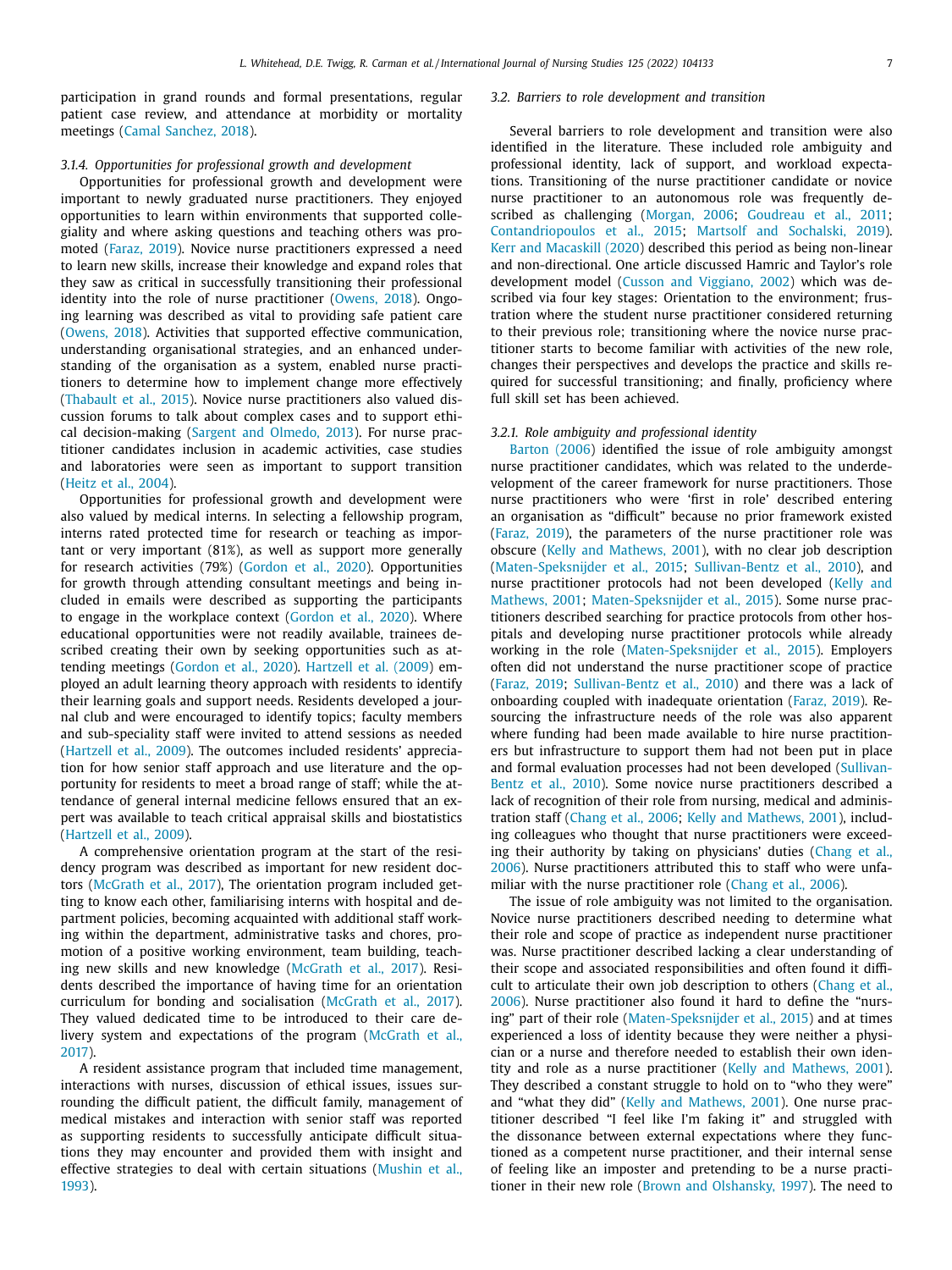earn the respect of nurses was described in one study (Kelly and Mathews, 2001). Nurse [practitioner](#page-12-0) candidates who had worked as RNs for "many years" also described problems "switching hats" and separating the RN role from the nurse [practitioner](#page-12-0) role (Heitz et al., 2004).

Establishing a role as a nurse practitioner that was seen to be different to the role of a physician was described as challenging (Kelly and [Mathews,](#page-12-0) 2001). Requests to take over junior doctor's duties by the service or organisation, led to many nurse practitioners feeling that they were pushed into a doctor substitution model, with one nurse practitioner stating "we take over a lot of doctor's tasks, such as contacts with GPs, writing letters etc." [\(Maten-Speksnijder](#page-12-0) et al., 2015 p547). Nurse practitioners described wanting to have responsibilities that extended across the whole continuum of care [\(Maten-Speksnijder](#page-12-0) et al., 2015). They felt that their time was spent dealing with episodic illness rather than health maintenance where nurse practitioners felt their strengths lay (Kelly and [Mathews,](#page-12-0) 2001).

Only one study identified transition barriers in the medical literature which was in relation to professional identity and participation in peer review amongst interns [\(Owen](#page-12-0) et al., 2011). In this study, a small number of interns (8 of 60) completed the entire mandated program, and no interns completed the voluntary program [\(Owen](#page-12-0) et al., 2011). The authors hypothesised that while hospital internship is a critical time in the development of professional identity amongst doctors, resistance to peer review amongst novice doctors likely reflects a complex tension between developing group professional identity in which 'team culture' was important and the managerial drive for personal reflection and accountability which could appear to be counterintuitive to collegiality [\(Owen](#page-12-0) et al., 2011). The authors recommend that if peer review is introduced into an internship program that it should be situated as key to clinical development and modelled as a professional behaviour by higher status colleagues [\(Owen](#page-12-0) et al., 2011).

#### *3.2.2. Lack of support*

Lack of support for nurse practitioners was a major issue and the most cited barrier in one study. [\(Faraz,](#page-11-0) 2019) Lack of support often led to feelings of isolation [\(Faraz,](#page-11-0) 2019) and for some, to high levels of anxiety. (Sargent and [Olmedo,](#page-12-0) 2013) Negativity towards the role of the nurse practitioner candidate was also evident. [\(Barton,](#page-11-0) 2006; Heitz et al., [2004;](#page-12-0) [Steiner](#page-12-0) et al., 2008) A lack of recognition by nursing, medical and administrative staff was described as impacting the development of the role [\(Barton,](#page-11-0) 2006) while others identified a negative reception by physicians and lack of acceptance by RNs [\(Steiner](#page-12-0) et al., 2008) and "staff resistance". [\(Heitz](#page-12-0) et al., 2004) Perceptions of negativity at the clinical site were also attributed to preceptor teaching style; these were considered to be "not helpful" and a "lack of [mentorship".](#page-12-0) (Heitz et al., 2004) Nurse practitioner candidates in one study described feeling "fear and insecurity" and reported feelings of being "overwhelmed", "inadequate", ["vulnerable" and](#page-12-0) "isolated". (Heitz et al., 2004)

Organising a support system for themselves where this was not in place was highlighted. [\(Sullivan-Bentz](#page-12-0) et al., 2010) nurse practitioners described needing to learn "many things" on their own and they recommended employers set up workshops or in-service sessions designed to meet the needs of the new nurse practitioner. [\(Chang](#page-11-0) et al., 2006) This finding was echoed by Sullivan Bentz et al. [\(Sullivan-Bentz](#page-12-0) et al., 2010) where nurse practitioners described having to identify their own needs and objectives, plan their own orientation programs and continuing education, and "fight" for time and reimbursement of costs. Education needed to be timely and shorter, with more intensive programs seen as better able to meet practice and learning needs rather than education spread out over a one-year program. [\(Thabault](#page-12-0) et al., 2015)

#### *3.2.3. Workload expectations*

Expectations in relation to workload impacted on nurse practitioners' perceived ability to deliver care. Nurse practitioners described having to see too many patients in too short a time frame with some organisations stressing it being "a numbers game" [\(Faraz,](#page-11-0) 2019). Nurse practitioners described finding it difficult to hold onto the ideals of holistic care and health promotion while responding to physician's expectations, including the feeling that nurse [practitioners](#page-12-0) spent too long with patients (Kelly and Mathews, 2001). Nurse practitioners new to the role were slower than experienced counterparts and this contributed to a pervasive anxiety about performance and ability (Brown and [Olshansky,](#page-11-0) 1997).

#### *3.3. Evaluating the role*

Literature describing progress and final evaluations were reported in seventeen documents. Masso and [Thompson](#page-12-0) (2014) described evaluation as consisting of three main components: the structure of a setting which may include the patient, the nurse practitioner/nurse practitioner candidate, and the variables which may derive from the organisation; the processes which may consist of questions based on the nurse practitioner/ nurse practitioner candidate role, and the outcomes. [Alencar](#page-11-0) et al. (2018) emphasised the importance of an evaluation tool developed prior to program commencement. The intention was to facilitate discussions amongst the mentee/preceptee and mentor/preceptor at program outset so that expectations during placement were well understood. Feedback provided by the mentees were analysed yearly and resulted in amendments to, and standardisation of, the existing program for quality improvement purposes [\(Alencar](#page-11-0) et al., 2018). [Bryant](#page-11-0) (2018) reported that although consistent communication and verbal feedback must be an ongoing feature throughout a program, evaluation formalises student performance and benchmarks progress. It also enables the identification of issues or concerns to occur in a timely manner [\(Bryant,](#page-11-0) 2018). One article recommended that strategies which serve to address conflict should be determined prior to program placement [\(Government](#page-11-0) of South Australia 2010). [Goudreau](#page-11-0) et al. (2011) described an evaluation which was competency-based, rather than anecdotal and was framed using core competencies established via a peak nursing registration body that aligned with endorsement requirements.

There was variation found in the literature as to the frequency of completing an evaluation of the nurse practitioner candidate/novice nurse practitioner progress. Several articles advised that evaluations should be conducted after six months in a setting (Capital and Coast [District](#page-11-0) Health Board 2021; Rural [Northwest](#page-12-0) Health 2016), while others suggested twelve months (Rural Northwest Health 2016), or at placement [completion](#page-12-0) [\(Bryant,](#page-11-0) 2018; Camal [Sanchez,](#page-11-0) 2018).

#### **4. Discussion**

The evidence relating to the impact of introducing nurse practitioners into healthcare services and organisations on health outcomes is mounting and supports the call for global healthcare reform [\(Bahouth](#page-11-0) et al., 2013; [Bryant,](#page-11-0) 2018; Masso and Thompson, 2014). This [extensive](#page-12-0) review suggests that support for nurse practitioner candidates and novice nurse practitioners transitioning into the nurse practitioner role is fragmented. A program of support needs to be multifaceted, well planned and resourced (Kerr and [Macaskill,](#page-12-0) 2020). To assist with the transition of the registered nurse to nurse practitioner, it is vital that a structured and well-defined role and position are created prior to the introduction of an nurse practitioner candidate into a service or organisation, that a supportive working environment is created, suitable mentors/preceptors are selected, and that the nurse practitioner candi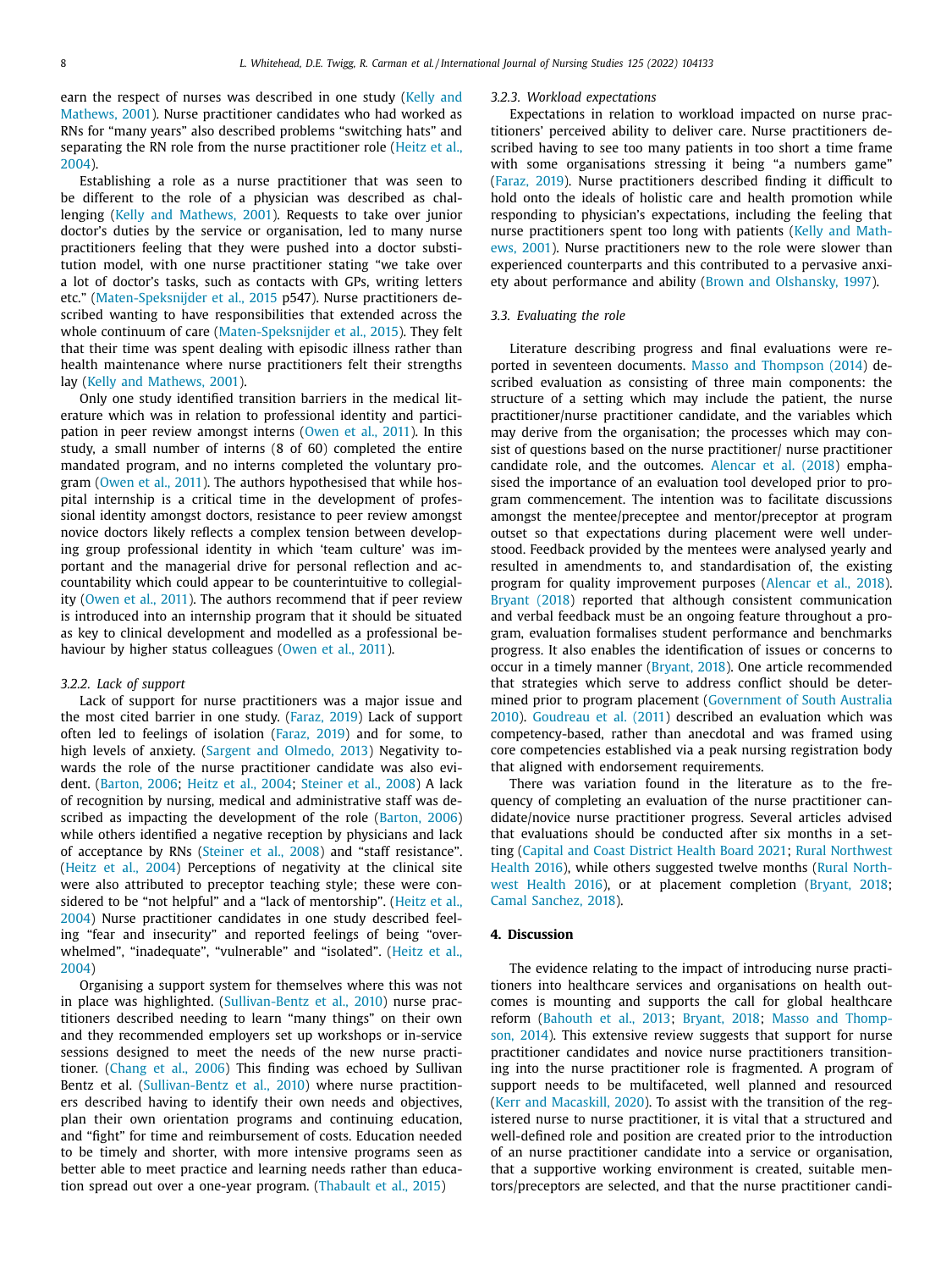date program is regularly evaluated to ensure that ongoing development of the role, stability of the position, and funding is secured.

An increase in accountability, responsibility and autonomy in decision-making aligns with higher-level expert practice. Nurses in advanced practice roles need to be supported to achieve professional efficacy through autonomy and [accountability](#page-11-0) (Elliott et al., 2014; [Higgins](#page-12-0) et al., 2014; [Hutchinson](#page-12-0) et al., 2014). Key to autonomy and accountability is the ability of the practitioner to develop these competencies. Organizational readiness [\(Manley](#page-12-0) et al., 2011) underpins the development of effective workplace cultures and the promotion of practice development [\(Hardy](#page-11-0) et al., 2013). The ethos of the organisation and management, role development and transition make up the complex organizational context where nurse practitioner candidates and novice nurse practitioners' practise. Organisations influence individual's position within their wider communities of practice (ten [Hoeve](#page-12-0) et al., 2014). Nurse practitioner candidates and novice nurse practitioners described adverse experiences when organisational readiness was low and there was a lack of understanding of the nurse practitioner candidate and nurse practitioner role and these resulted in practice-based tensions.

Changes in organizational infrastructure and professional boundaries are needed to support reconstruction at an organisational level. [Bourdieu's](#page-11-0) (1990) approach provides a useful lense through which to analyse power in development and social change processes. Bourdieu describes power as culturally and symbolically created and describes power as constantly re-legitimised through an interplay of agency and structure. Bourdieu refers to this process as 'habitus', socialised norms or tendencies that guide behaviour and thinking. Habitus is 'the way society becomes deposited in persons in the form of lasting dispositions, or trained capacities and structured propensities to think, feel and act in determinant ways, which then guide them' [\(Wacquant,](#page-12-0) 2005). In order to understand why barriers may exist and how these can be reconstructed, understanding how and where power relations exist, which may have been rendered invisible by habitus and misrecognition can inform the integration and growth of nurse practitioner candidates.

Identifying the 'sources of power' and revealing 'the reasons that explain social asymmetries and hierarchies' can become 'a powerful tool to enhance social emancipation' [\(Navarro,](#page-12-0) 2006). This speaks strongly to the need for an organisation and practice area to fully understand why a nurse practitioner candidate is needed, the area of need they will address and how they can be supported to meet the goals of the candidacy. The importance of awareness of the role, it's scope and how it fits into the existing structure was highlighted in the review as was the need to start this work before the nurse practitioner candidate took up their role. Bourdieu argues that meanings develop over time in relation to the contexts where agents operate and for agents to make sense of themselves and develop an identity that they regard as socially legitimate. The emerging role of nurse practitioners across healthcare contexts is a clear example of the negotiation required to reconstruct established frameworks of practice.

Managing change is integral to leadership [\(Skelton-Green](#page-12-0) et al., 2007). To become a change agent in nursing, a nurse must be able to deal with resistance through conflict resolution (Brown and Draye, 2003). Nurse [practitioner](#page-11-0) candidates, as their roles evolve, are often at the forefront of nursing, defining how advanced roles in nursing practice can be enacted. [Buonocore](#page-11-0) (2004) suggests that to be a change agent is leadership in action. Change in practice and policy involves a number of people over a period of time and often includes managing resistance [\(Sherrod](#page-12-0) et al., 2020). Support from key stakeholders, especially management and mentors/preceptors were identified as vital in the review and critical to job satisfaction and tenure [\(Government](#page-11-0) of South Australia 2010; [Sloand](#page-12-0) et al.,

[1998;](#page-12-0) [Wing,](#page-12-0) 1998; [Painter](#page-12-0) et al., 2019). Specifically, support from a mentor or preceptor was one of the most critical factors identified. Mentorship through preceptors has been identified as a mechanism to increase self-efficacy including nurses working at the advanced practice level [\(Hayes,](#page-12-0) 2001 ). A study in Australia, evaluated the impact of a formal mentoring programme with eighteen nurse practitioner candidates with seventeen senior nurses in a mentoring programme that incorporated coaching and action learning over an 18-month period [\(Leggat](#page-12-0) et al., 2015). The formal, structured mentoring programme enhanced clinical leadership skills in preparation for formal endorsement as a nurse practitioner. The study did involve training for the mentors as well as mentees and the study reported that mentors described opportunities for selfreflection.

The importance of matching mentors and mentees was considered in the study by [Leggat](#page-12-0) et al. (2015) with matching on reported learning styles driving the pairing process. The importance of choosing the 'right' mentors or preceptors in nursing is well supported and effective preceptors are described as demonstrating strong interpersonal skills such as communication conflict management and collaboration to facilitate knowledge of organisational standards, social introduction to the unit and health system culture [\(Sherrod](#page-12-0) et al., 2020). Investment in preceptor development is important; the unprepared preceptor will lack confidence in their role [\(Staykova](#page-12-0) et al., 2013) and preceptors report receiving little to no dedicated time for training or perceptor supervision [\(Kalischuk](#page-12-0) et al., 2013). The allocation of resources to support training and implementation of the preceptor role is important to recognise and award preceptor performance as well as attract qualified nurse preceptors [\(Sanford](#page-12-0) and Tipton, 2016). It is important that perceptors have experience in the areas needed by the preceptee, the unprepared preceptor is not confident in the role this lack of confidence could result in a poor transition of the preceptor to staff member possibly increasing staff turnover. The impact of a four hour perceptor class on perceptor behaviour (Sanford and Tipton, 2016) reported that the training was [associated](#page-12-0) with the majority of participants achieving at least one goal in relation to improving their mentorship but they identified lack of opportunity to precept over the time period as a barrier. Participants indicated that improved listening skills and team building supported their improvement as a preceptor.

The mentorship role is clearly a complex area and more rigorous research is required to understand the mentoring process and how it is associated with positive objective and subjective organisational outcomes, however common in the literature is the need to focus on learning and development as integral to successful mentoring experiences and outcomes.

Preceptors have reported lacking the skills required to support mentees [\(Sanford](#page-12-0) and Tipton, 2016) including nurse practitioner candidates (Leggat and [Balding,](#page-12-0) 2013). The selection of appropriate mentors to support nurse practitioner candidates was identified as vital in the current review [\(Alencar](#page-11-0) et al., 2018). The evidence directly related to mentorship of nurse practitioner candidates and novice nurse practitioners can be described as emerging.

One study (Leggat and [Balding,](#page-12-0) 2013) reported that simulation can improve self-efficacy in communication skills and preparing nurse practitioner preceptors as mentors to support novice nurse practitioners' transition. The training involved four, two-hour simulation sessions that focussed on three areas of preceptor communication with novice nurse practitioners, defensiveness, disrespect and incivility. The fifteen participants reported high levels of comfort in relation to handling difficult communication situations with novice NPs in the areas of low performance, lack of professionalism, and lack of teamwork, pre training and reported as areas that preceptors encounter when orienting novice NPs. Improvements post simulation were noted in handling difficult communications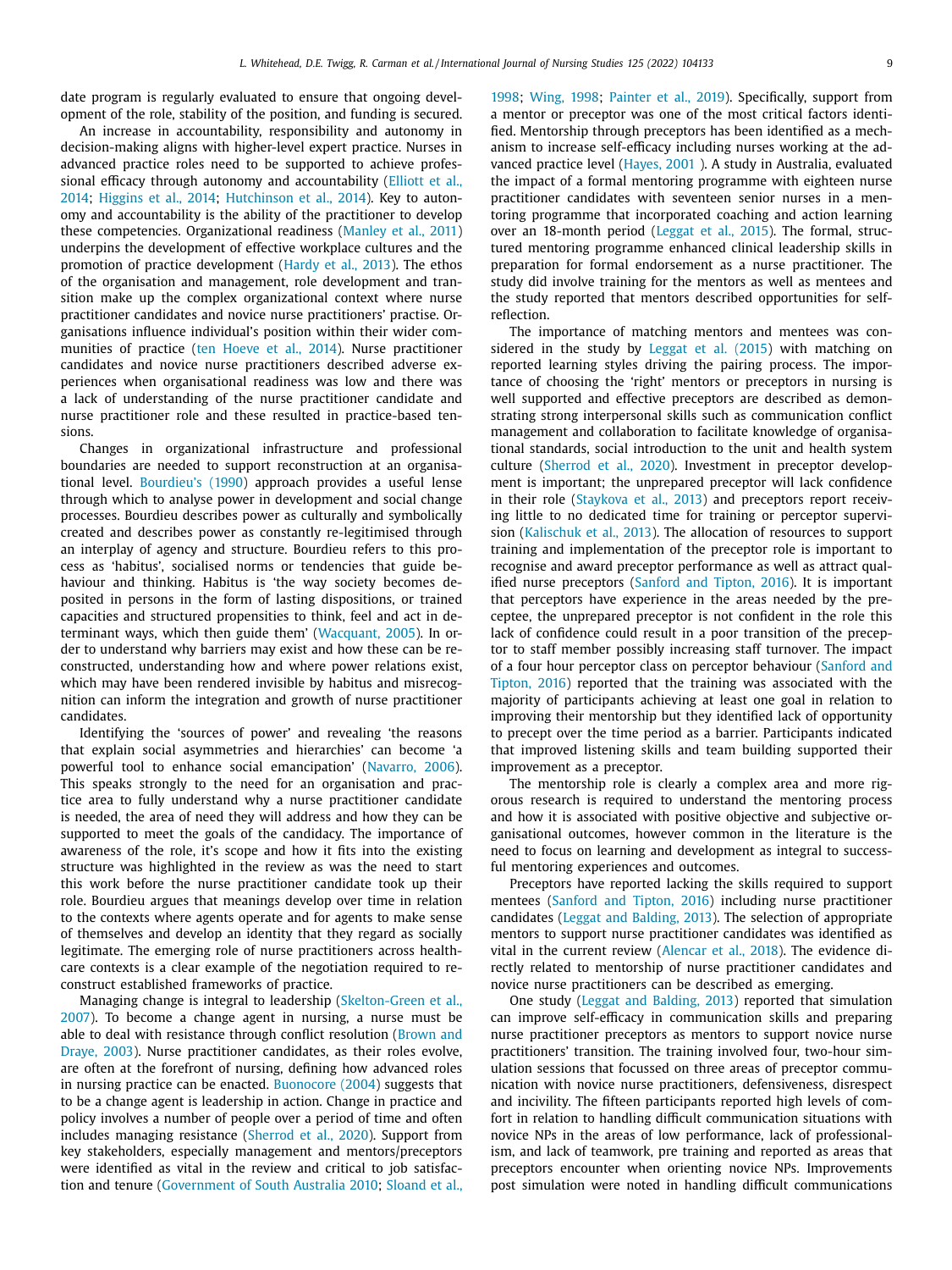<span id="page-11-0"></span>involving [defensiveness,](#page-12-0) incivility, and disrespect (Leggat and Balding, 2013). The identification, training and support of mentors to provide vital support to nurse practitioner candidates requires further research to better understand how resources can be best utilised and outcomes achieved.

The limitations of the review are the inclusion of English only material and the decision not to undertake quality appraisal of the papers included in this review. Limited evidence specifically relating to nurse practitioner candidates existed and the findings from studies and papers relating to newly qualified nurse practitioners and practitioners outside of nursing were drawn upon and the findings extrapolated to nurse practitioner candidates.

#### **5. Conclusion**

A well-designed candidacy program can facilitate the transition of the nurse practitioner candidate into the novice nurse practitioner role and then onto an independent and confident nurse practitioner. Novice nurse practitioners are routinely expected to assume independent practice alongside other members of the interdisciplinary team, yet current training models do not support this expectation. Support is required by the employing organisation to sustain transition into practice and ultimately, nurse practitioners working to the full extent of their professional scope of practice to maximise the associated benefits of position placement. When individuals are supported to gain the knowledge and skills related to the roles and responsibilities of the nurse practitioner role, they experience successful role transition to their new professional identity. Role transition and change in professional identity amongst nurse practitioners begin when they enrol in a nurse practitioner training program and transition continues post registration as a nurse practitioner. Newly graduated nurse practitioners reported feeling prepared to provide foundational advanced patient care but needed to learn the procedural skills and therapeutic knowledge associated with the clinical speciality area of practise. The review has identified the facilitators and barriers for nurse practitioner candidates and novice nurse practitioner role development and transition that can be used to help organisations improve the experiences and outcomes of nurse practitioner candidates and nurse practitioners.

#### **Declaration of Competing Interest**

None.

#### **Acknowledgements**

The authors would like to thank Ms Helen Myers for assistance in preparing this manuscript.

#### **Funding Statement**

This work was supported by the Chief Nursing & Midwifery Office, Government of Western Australia, Department of Health.

#### **Supplementary materials**

Supplementary material associated with this article can be found, in the online version, at doi[:10.1016/j.ijnurstu.2021.104133.](https://doi.org/10.1016/j.ijnurstu.2021.104133)

#### **References**

- Adams, S., Carryer, J., 2019. Establishing the nurse practitioner workforce in rural New Zealand: barriers and facilitators. J. Prim. Health Care 11 (2), 152–158. doi[:10.1071/HC18089.](https://doi.org/10.1071/HC18089)
- Alencar, M.C., Butler, E., MacIntyre, J., Wempe, E.P., 2018. Nurse practitioner fellowship: developing a program to address gaps in practice. Clin. J. Oncol. Nurs; 22 (2), 142–145. doi[:10.1188/18.CJON.142-145.](https://doi.org/10.1188/18.CJON.142-145)
- Austin Health, 2020. The New Cardiac Nurse Practitioner Candidate Position at Austin Health. [Department](http://refhub.elsevier.com/S0020-7489(21)00278-9/sbref0003) of Cardiology, Austin Health, Victoria, Australia.
- Australian College of Nursing (ACN)., 2019. A New Horizon of Health Services: [Optimising](http://refhub.elsevier.com/S0020-7489(21)00278-9/sbref0004) Advanced Practice Nursing - A White Paper by ACN 2019. ACN, Canberra.
- Bahouth, M.N., Ackerman, M., Ellis, E.F., Fuchs, J., McComiskey, C., Stewart, E.S., et al., 2013. Centralized resources for nurse practitioners: common early experiences among leaders of six large health systems. J. Am. Assoc. Nurse Pract. 25 (4), 203–212. doi[:10.1111/j.1745-7599.2012.00793.x.](https://doi.org/10.1111/j.1745-7599.2012.00793.x)
- Barton, T.D., 2006. Nurse practitioners or advanced clinical nurses? Br. J. Nurs. 15 (7), 370–376. doi[:10.12968/bjon.2006.15.7.20899.](https://doi.org/10.12968/bjon.2006.15.7.20899)
- [Bourdieu,](http://refhub.elsevier.com/S0020-7489(21)00278-9/sbref0007) P., 1990. The Logic of Practice. Polity Press, London, UK [Translated](http://refhub.elsevier.com/S0020-7489(21)00278-9/sbref0007) by R. **Nice**
- Brown, M.A., Draye, M.A., 2003. Experiences of pioneer nurse practitioners in establishing advanced practice roles. J. Nurs. Scholarsh. 35, 391–397. doi:10.1111/j. [1547-5069.2003.00391.x.](https://doi.org/10.1111/j.1547-5069.2003.00391.x)
- [Brown,](http://refhub.elsevier.com/S0020-7489(21)00278-9/sbref0009) M.-A., [Olshansky,](http://refhub.elsevier.com/S0020-7489(21)00278-9/sbref0009) E.F., 1997. From limbo to legitimacy: a theoretical model of the transition to the primary care nurse [practitioner](http://refhub.elsevier.com/S0020-7489(21)00278-9/sbref0009) role. Nurs. Res. 46 (1), 46–51.
- Bryant, S.E., 2018. Filling the gaps: preparing nurse practitioners for hospitalist practice. J. Am. Assoc. Nurse Pract. 30 (1), 4–9. doi[:10.1097/JXX.0000000000000008.](https://doi.org/10.1097/JXX.0000000000000008)
- Buonocore, D., 2004. Leadership in action: creating a change in practice. AACN Clin. Issues 15 (2), 170–181. doi[:10.1097/00044067-200404000-00002,](https://doi.org/10.1097/00044067-200404000-00002) PMID: 15461034.
- Burgess, J., Martin, A., Senner, W., 2011. A framework to assess nurse practitioner role integration in primary health care. Can. J. Nurs. Res. 43 (1), 22–40. doi:10. [1111/j.1440-1800.2010.00505.x.](https://doi.org/10.1111/j.1440-1800.2010.00505.x)
- Bury, E., 2016. Becoming an Advanced Nurse Practitioner in Ireland. The Society of Acute Medicine, Belfast, Ireland [Available from: https://docplayer.net/ [17278585-Becoming-an-advanced-nurse-practitioner-in-ireland-emily-bury](https://docplayer.net/17278585-Becoming-an-advanced-nurse-practitioner-in-ireland-emily-bury-anursepractitioner-candidate-acute-medicine.html)anurse practitioner-candidate-acute-medicine.html.
- [Caiola,](http://refhub.elsevier.com/S0020-7489(21)00278-9/sbref0014) E., [Litaker,](http://refhub.elsevier.com/S0020-7489(21)00278-9/sbref0014) D., 2000. Factors [influencing](http://refhub.elsevier.com/S0020-7489(21)00278-9/sbref0014) the selection of general internal medicine fellowship programs: a national survey. J. Gener. Intern. Med. 15 (9), 656–658.
- Camal Sanchez, C.A, 2018. Current status of fellowship programs for advanced practice registered nurses in the nurse practitioner role. Nurse Educ. 43 (1), 42–44. doi[:10.1097/NNE.0000000000000392.](https://doi.org/10.1097/NNE.0000000000000392)
- Capital and Coast District Health Board, 2021. Nurse practitioner candidacy programme: An integrated health service and education internship model for nurse practitioner candidate role [development](http://refhub.elsevier.com/S0020-7489(21)00278-9/sbref0016) n.d..
- Chang, W.C., Mu, P.F., Tsay, S.L., 2006. The experience of role transition in acute care nurse practitioners in Taiwan under the collaborative practice model. J. Nurs. Res. 14 (2), 83–92. doi[:10.1097/01.jnr.0000387566.34318.b2.](https://doi.org/10.1097/01.jnr.0000387566.34318.b2)
- Clarivate [Analytics,](http://refhub.elsevier.com/S0020-7489(21)00278-9/sbref0018) 2019. EndNote X9. USA.
- Contandriopoulos, D., Brousselle, A., Dubois, C.-A., Perroux, M., Beaulieu, M.-D., Brault, I., et al., 2015. A process-based framework to guide nurse practitioners integration into primary healthcare teams: results from a logic analysis. BMC Health Serv. Res. 15 (1), 1–11. doi[:10.1186/s12913-015-0731-5.](https://doi.org/10.1186/s12913-015-0731-5)
- [Coward,](http://refhub.elsevier.com/S0020-7489(21)00278-9/sbref0020) S., 2013. Aged Care Nurse [Practitioner](http://refhub.elsevier.com/S0020-7489(21)00278-9/sbref0020) Project Report 2012-2013. Department of Health, Victoria Australia.
- Cusson, R.M., Viggiano, N.M., 2002. Transition to the neonatal nurse practitioner role: making the change from the side to the head of the bed. Neonatal Netw. 21 (2), 21–28. doi[:10.1891/0730-0832.21.2.21.](https://doi.org/10.1891/0730-0832.21.2.21)
- De [Geest,](http://refhub.elsevier.com/S0020-7489(21)00278-9/sbref0022) S., [Moons,](http://refhub.elsevier.com/S0020-7489(21)00278-9/sbref0022) P., [Callens,](http://refhub.elsevier.com/S0020-7489(21)00278-9/sbref0022) B., [Gut,](http://refhub.elsevier.com/S0020-7489(21)00278-9/sbref0022) C., [Lindpaintner,](http://refhub.elsevier.com/S0020-7489(21)00278-9/sbref0022) L., [Spirig,](http://refhub.elsevier.com/S0020-7489(21)00278-9/sbref0022) R., 2008. Introducing Advanced Practice Nurses /Nurse Practitioners in health care systems: a framework for reflection and analysis. Swiss Med. Week. 138 (43), 621–628.
- Delaney, K.R., Swartwout, K., Livesay, S.L., Bavis, M.P., 2019. Establishing nurse practitioner clinical practicums: addressing fiscal realities. J. Am. Assoc. Nurse Pract. 31 (11), 657–662. doi[:10.1097/JXX.0000000000000333.](https://doi.org/10.1097/JXX.0000000000000333)
- Elliott, N., Begley, C., Kleinpell, R., Higgins, A., 2014. The development of leadership outcome-indicators evaluating the contribution of clinical specialists and advanced practitioners to health care: a secondary analysis. J Adv Nurs 70 (5), 1078–1093. doi[:10.1111/jan.12262.](https://doi.org/10.1111/jan.12262)

[Faraz,](http://refhub.elsevier.com/S0020-7489(21)00278-9/sbref0025) A., 2015. Factors Influencing the Successful Transition and Turnover Intention of Novice Nurse [Practitioners](http://refhub.elsevier.com/S0020-7489(21)00278-9/sbref0025) in the Primary Care Workforce. Yale University.

- Faraz, A., 2017. Novice nurse practitioner workforce transition and turnover intention in primary care. J. Am. Assoc. Nurse Pract. 29 (1), 26–34. doi:10.1002/ [2327-6924.12381.](https://doi.org/10.1002/2327-6924.12381)
- Faraz, A., 2019. Facilitators and barriers to the novice nurse practitioner workforce transition in primary care. J. Am. Assoc. Nurse Pract. 31 (6), 364–370. doi:10. [1097/JXX.0000000000000158.](https://doi.org/10.1097/JXX.0000000000000158)
- Gordon, L., Teunissen, P.W., Jindal-Snape, D., Bates, J., Rees, C.E., Westerman, M., et al., 2020. An international study of trainee-trained transitions: introducing the transition-to-trained-doctor (T3D) model. Med. Teach. 42 (6), 679–688. doi[:10.1080/0142159X.2020.1733508.](https://doi.org/10.1080/0142159X.2020.1733508)
- Goudreau, K.A., Ortman, M.I., Moore, J.D., Aldredge, L., Helland, M.K., Fernandes, L.A., et al., 2011. A nurse practitioner residency pilot program: a journey of learning. J. Nurs. Admin. 41 (9), 382–387. doi[:10.1097/NNA.0b013e31822a7315.](https://doi.org/10.1097/NNA.0b013e31822a7315)
- Government of South Australia, 2010. Nurse Practitioners in South Australia: A Toolkit For the Implementation of the Role. Department for Health and Ageing, Australia [Available from: https://www.sahealth.sa. gov.au/wps/wcm/connect/c9998680452470f59b9edb005ba75f87/NURSE\_ [PRACTITIONER+ImplementationToolkit+20170321.pdf?MOD=AJPERES&CACHEID=](https://www.sahealth.sa.gov.au/wps/wcm/connect/c9998680452470f59b9edb005ba75f87/NURSE_PRACTITIONER+ImplementationToolkit+20170321.pdf?MOD=AJPERES&CACHEID=ROOTWORKSPACE-c9998680452470f59b9edb005ba75f87-niQsiV7) ROOTWORKSPACE-c9998680452470f59b9edb005ba75f87-niQsiV7.
- Hardy, S., Jackson, C., Webster, J., Manley, K., 2013. Educating advanced level prac-